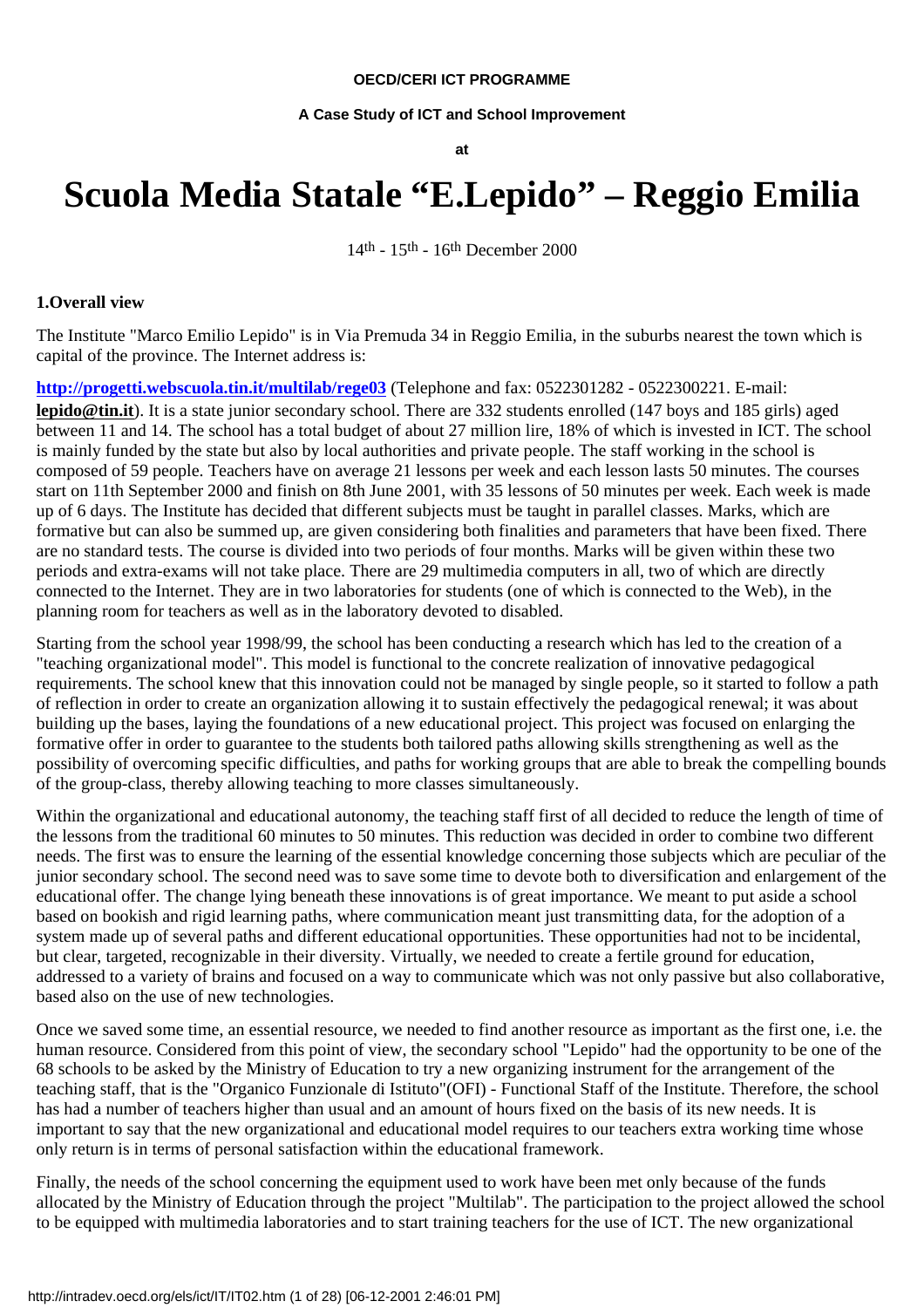model envisaged to activate all the compulsory curricular subjects and optional laboratory subjects in the morning, while limiting to the afternoon the project "open school", based on some optional activities in association with external institutions.

The morning course is organised into 30 lessons of curricular activities and into Laboratories: L1, L2, L3, L4, L5. The classes are composed of monolingual and bilingual students attending together the curricular activities while splitting off during laboratories. Monolingual students study Italian, as mother tongue, and only one foreign language (English), while bilingual students study English and French.

The laboratories L1, L2, L3, are used by monolingual students, while bilingual students attend the lessons concerning the third community language. The characteristic of the activities and contents of those laboratories is the possibility to make single interventions, arouse enthusiasm, propose effective working methods, support collaborative learning opportunities. The laboratory L4 can be considered an educational opportunity that break the stiffness of the group-class thereby meeting the need of enhancing the sphere of expression, of experiencing operative approaches, of enlarging the net of interpersonal relations. The L4 is one of the optional laboratories whose target is to enhance the sphere both of expression and creativity. They were designed to work with more classes simultaneously and can be used by all the students of the Institute. During the year students have to choose two laboratories. Their target is to give each student the opportunity to express himself or herself within areas he or she has more affinity with. The laboratory must allow each student to test himself or herself, in order to make his or her attitudes surface while enhancing a better self-knowledge. For bilingual students, attending laboratories (L5) means to have the possibility to acquire transversal multimedia skills, that can be used as new knowledge instruments, in particular associated with English and French languages. Monolingual students can use the L5 as a methodological laboratory to improve their way to communicate, to enhance their enthusiasm towards learning as well as to improve their studying method. Afternoon activities are an opportunity both to enlarge students interests and to develop their rational and expressive skills, thereby strengthening the educational guiding aspect. It is about optional activities requiring a steady commitment whose target is to be a centre of aggregation and a point of reference both for students and their families. Some of these activities are organized in association with external organizations, such as for example with sports companies, or with other schools through the telecommunications network in order to start students off to the learning of Spanish and German languages.

## **2. The past**

The fundamental project of school innovation is included in the 1997 ministerial decree establishing school autonomy. On the basis of that decree a Project and Monitoring Group of the Institute (GPMI), composed of 10 teachers out of the total 40, was established. It was about creating new spaces for an educational organization that was able both to break the limit of the group-class and to create new didactic instruments. The resulting organization is marked by great investment in terms of human resources. Teachers, on their own initiative, transformed their professional competence to create new ones, thereby combining innovations with curricular didactics. The school became more flexible with the first experiences of autonomy, being able to meet the individual needs of the students. By the same token, it was possible to form bilingual classes to place side by side with the monolingual ones. Subsequently, the student-teacher relation changed.

Every single change was approved unanimously with just one abstention and no unfavourable votes. The toughest obstacles to overcome concerned space management and the new timetable. All our teachers were immediately involved into a self-training or collective training activity. All our teachers and all our students were involved in new didactic methods, regardless of their marks but with great attention to disabled matters. Since the timetable had been concentrated, one of the main risks could have been a neglect of the fundamental subjects. We were particularly attentive to avoid that risk.

In the 80s the school "Lepido" was in trouble. It was considered a ghetto-school. The gap between different classes was too wide and year after year it worsened. Families preferred to enrol their children to another school close to Lepido, that was thought to be better from an educational point of view. The school managed to gain credibility following new paths, being able to solve its problems thanks to the consistency of the proposals issued by our teachers. If some changes had not occurred, weaker students would have been more and more discriminated.

Within this framework new technologies were very important. Assistant teachers were the first to introduce new technologies considering them an important instrument to help people with learning retardation. Then four more teachers started to attend training courses at the CRIN (Centre for Computer Research) in Reggio Emilia, and visited other schools in order to take into account their experiences. The school principal, too, promoted the use of computers and attended computer-science courses intended for school managers. But the project "Multilab" gave the decisive push to the introduction of ICT. Not only permitted it to buy new equipment, but it also allowed a proper training activity,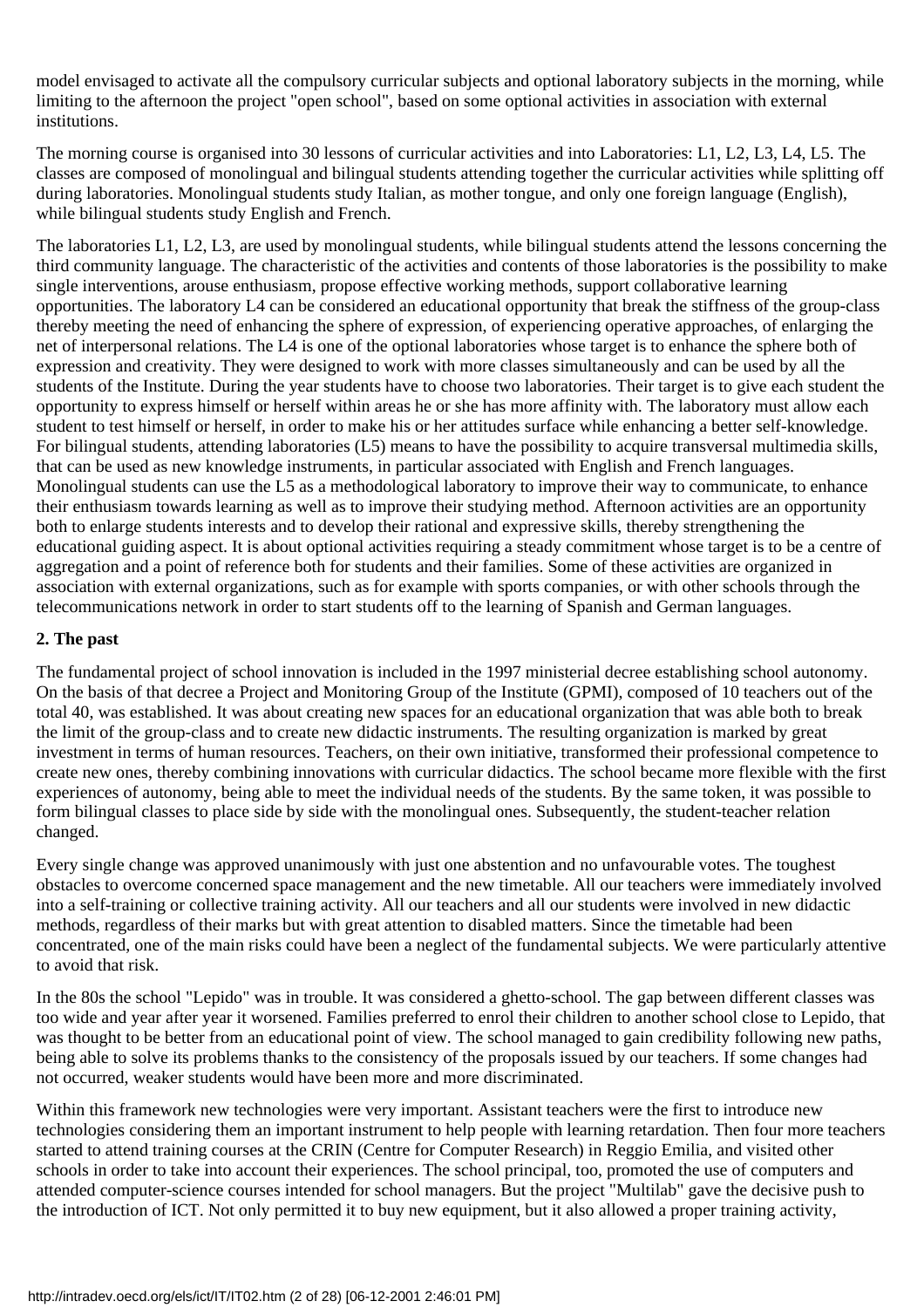addressed in particular to less competent teachers. The course lasted three weeks and was held in Montecatini and Stresa, where teachers stayed. The first computer was bought in 1991. At first there were some difficulties in involving teachers, in particular mathematics and science teachers.

## **3. The present**

Today the school has 2 multimedia laboratories with 29 computers in all. One of the two laboratories is connected to the Internet through an ISDN line. To tell the truth, currently we have some problems with these laboratories since they need to be updated. In fact, hard disks of the computers we have are now full, and have not enough memory to install new software. The headmaster is worried by the situation since new funds from the Ministry of Education are not envisaged in the short run. According to some statements, the computers the two laboratories are equipped with can still work at the most for two years, but it is a broad prediction. On the other hand, there are no problems for technical assistance that is made by a technical, didactic team, and in particular by the teacher who is a specialist in ICT. The school never resorted to external technical assistance, not even for hardware repairing.

A technical, didactic team guarantees that all our teachers work effectively with ICT. The team that formed following the financial help received by the OFI (Functional Staff of the Institute), is made up of a tutor-teacher nominated by the teaching staff, a teacher in charge for technical problems and four more teachers with various skills. In particular, it guarantees laboratories proper functioning, didactic support to teachers, software updating, Institute web pages maintenance and e-mail checking. What is more, it proposes and organizes training activities for teachers, linked to their activities within the Institute, preparing the relevant documents.

In the school there is only one group of 9 teachers (out of 31), involved in activities requiring more than the simple use of software (Figure 1):



It is the better-skilled group from a technological point of view, and it is a point of reference for all those teachers who are just starting to follow the same path. Their skills are mainly focused on software updating and hypertexts or multimedia developing: for example, they created the school website. These teachers often propose activities to their students, in particular concerning the creation of hypertexts. One of these, called "Storia di una gabbianella" - "The story of a little gull" can be seen online: it is a work that engaged our classes for a few months.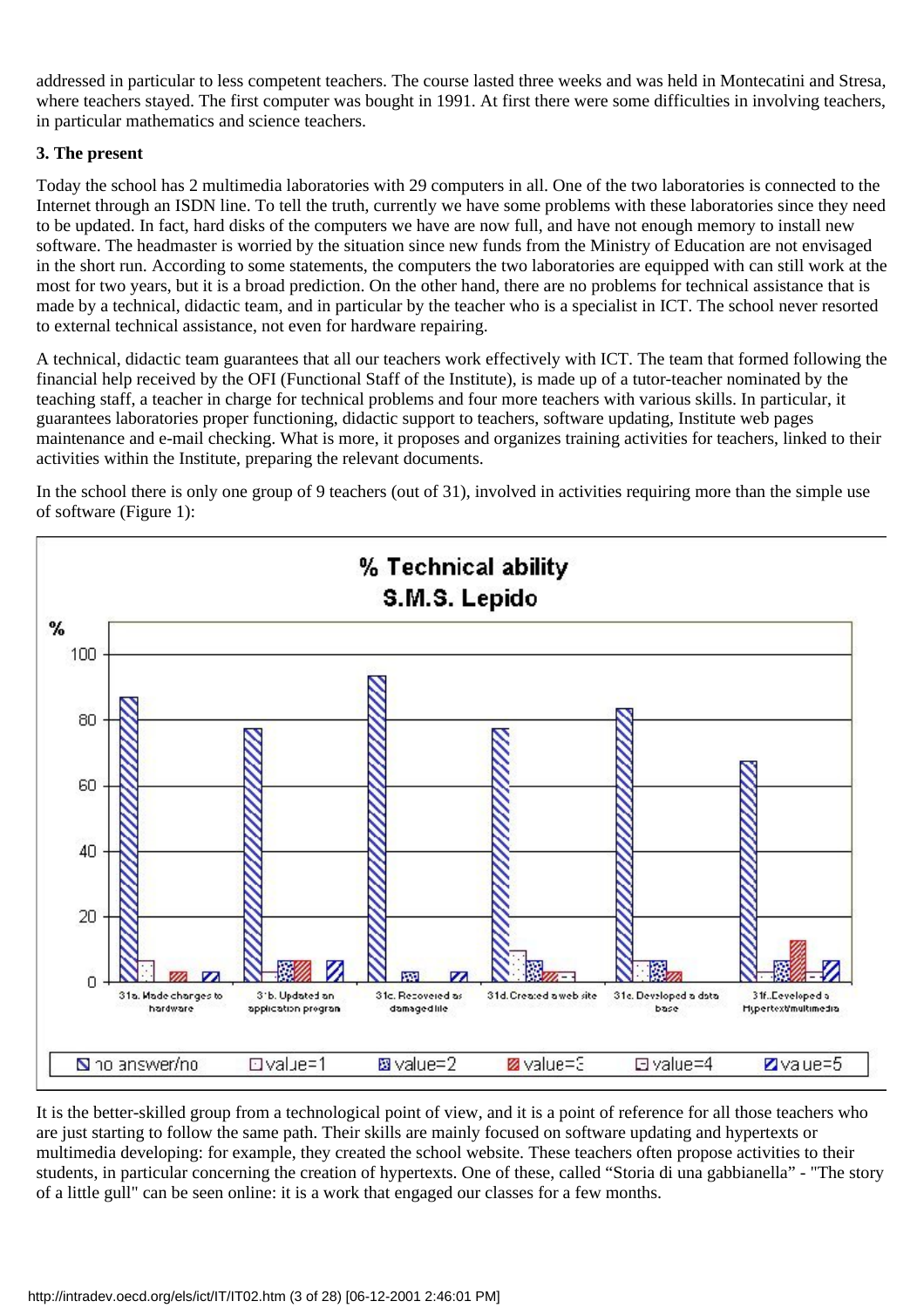The table shows on the abscissa the sum of the scores of the answers concerning teachers technical skills (questions 31a to 31f of the questionnaire), and on the ordinate the sum of the scores of the questions 8 to 19, about how often students use computers for their activities (Figure 2):



Generally teachers are pretty good at using computers, particularly with word processing (90% is able to use a word processing software) and e-mail sending/receiving; in fact 40% of our teachers has a fair or good ability in this activity (Figure 3):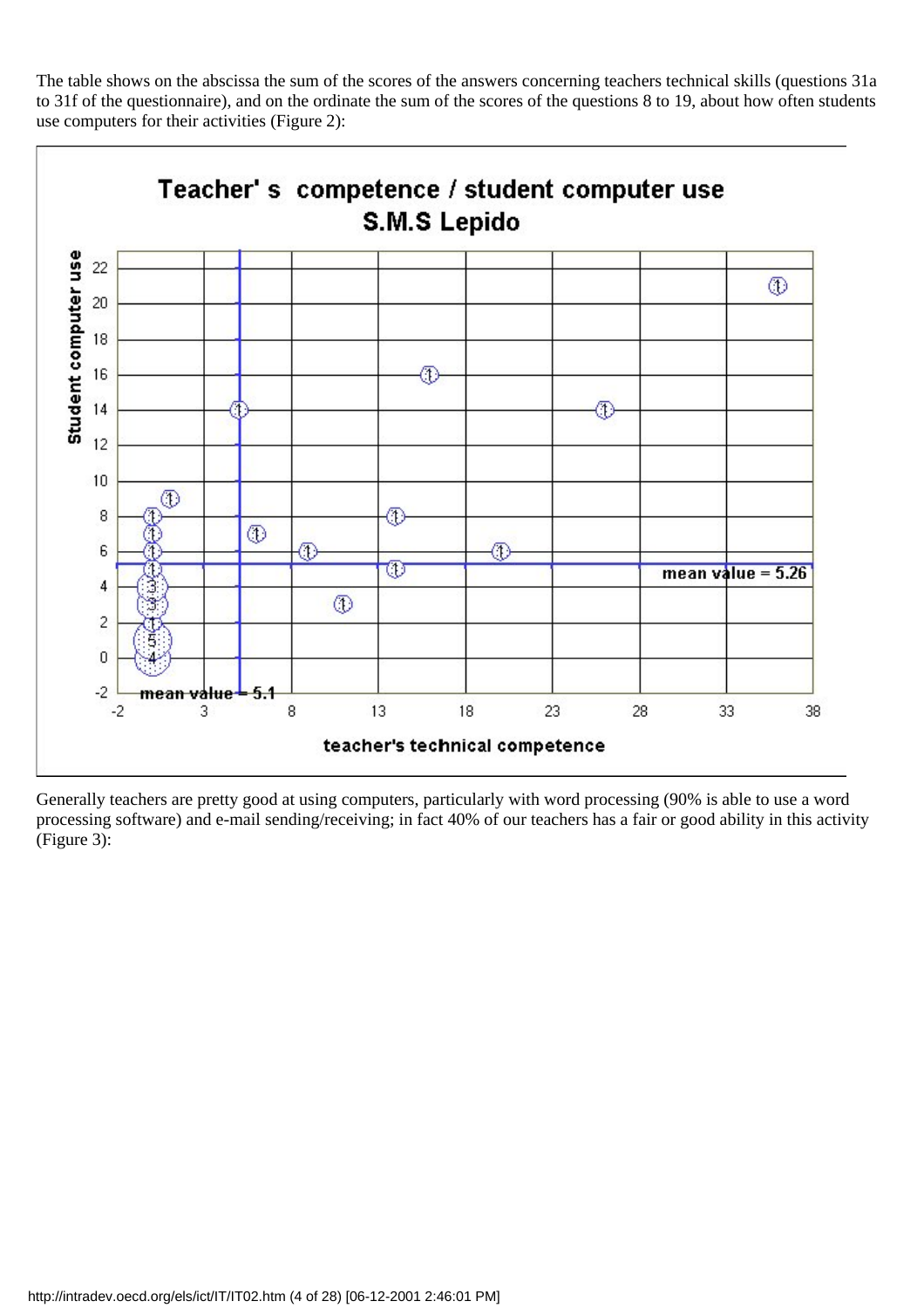

Even if only 30% actually send or receive at least one message per day (Figure 4):



Anyway, unlike the previous datum, these skills are not connected to the activities teachers make with classes. In fact, some teachers use computers mainly to prepare their lessons or to attend refresher courses online (a very low percentage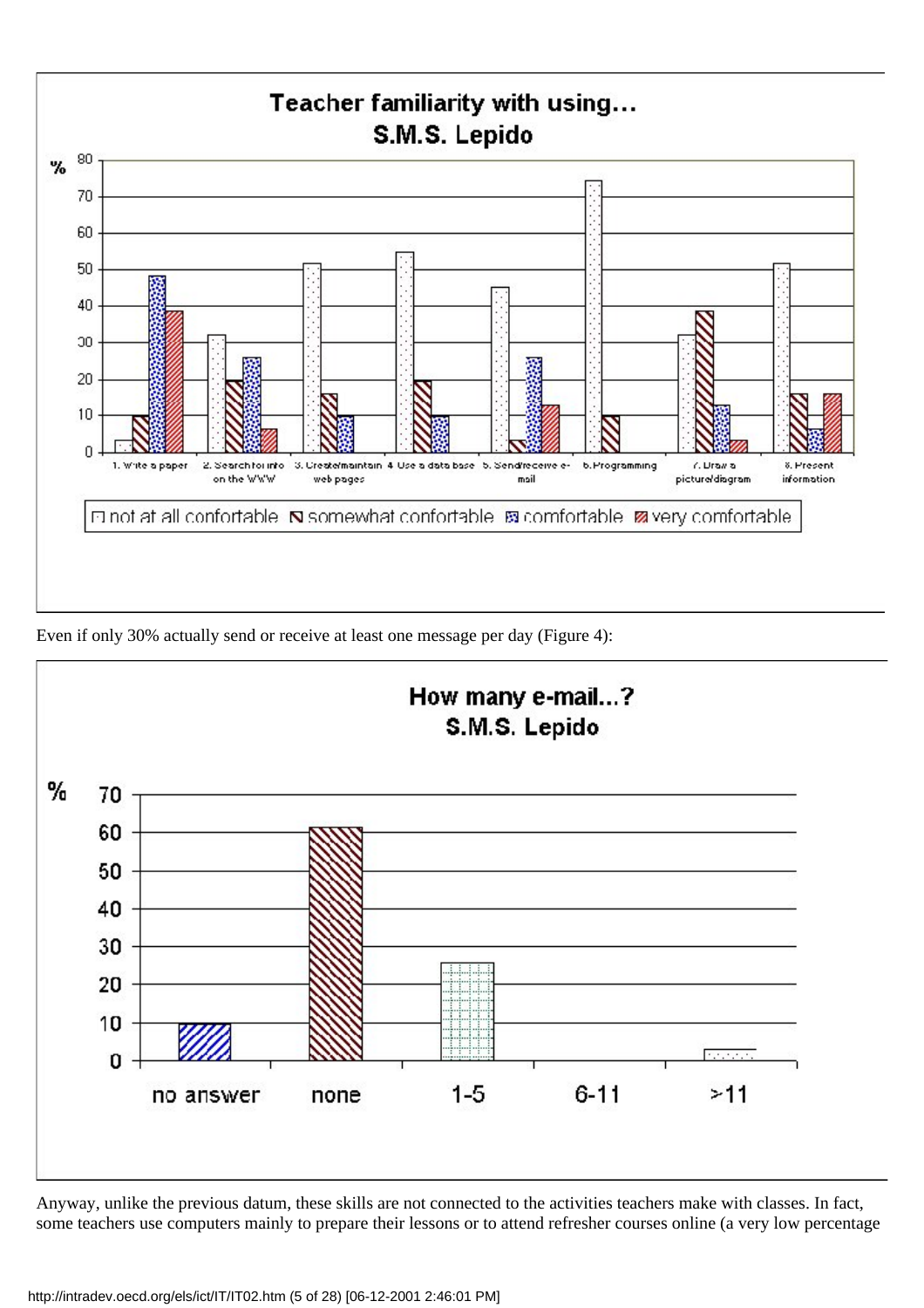

or, anyway, to work together with other teachers through forums or chat rooms (Figure 6):



The table Figure 7 shows the ratio between teachers skill in using computers (on the abscissa there is the sum of the answers scores, from 1 to 8 of the questionnaire) and the sum of 8-19 questions scores (on the ordinate) about how often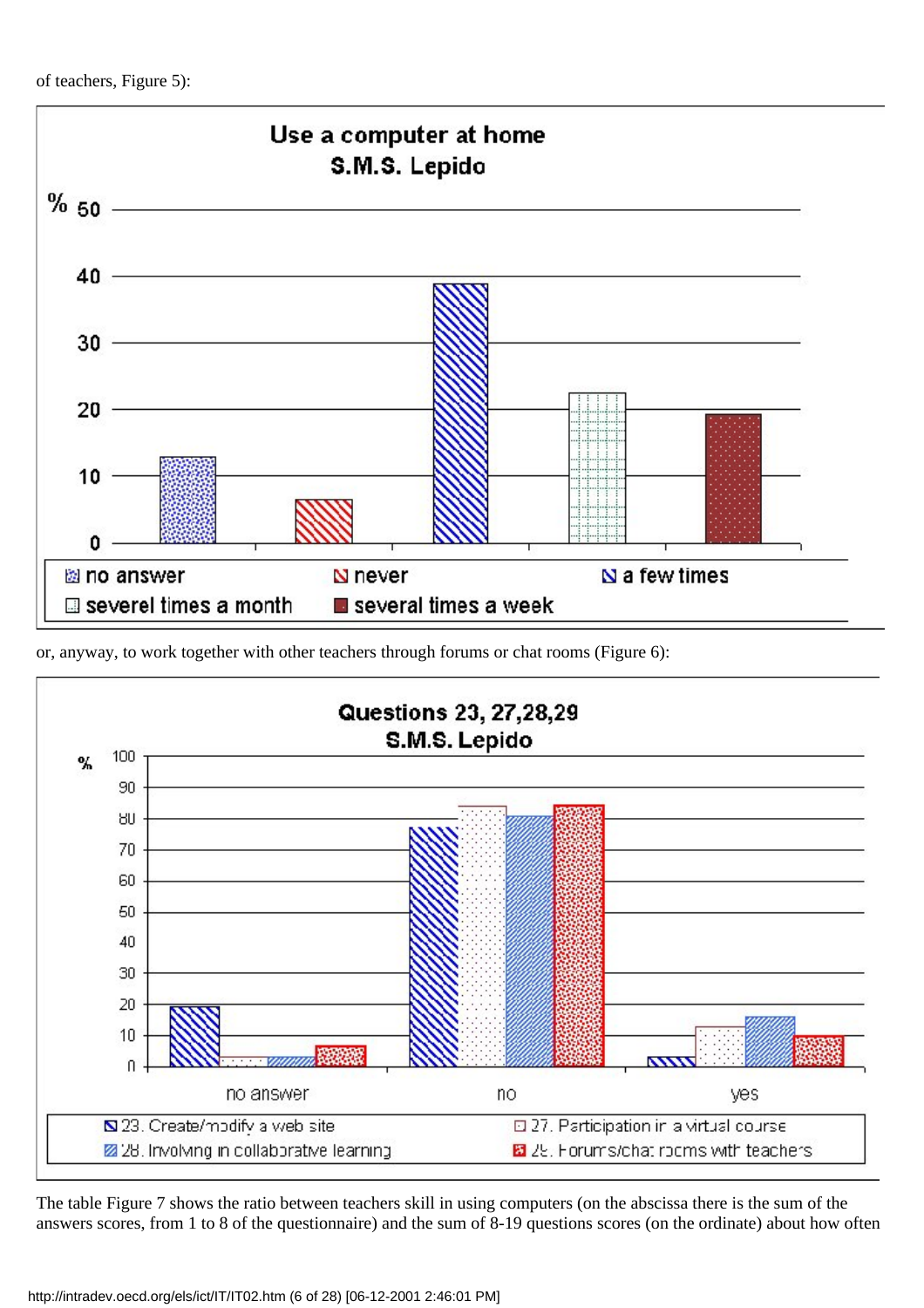

More than half of our school teachers deems to have a fair or good expertise in the use of computers (Figure 8):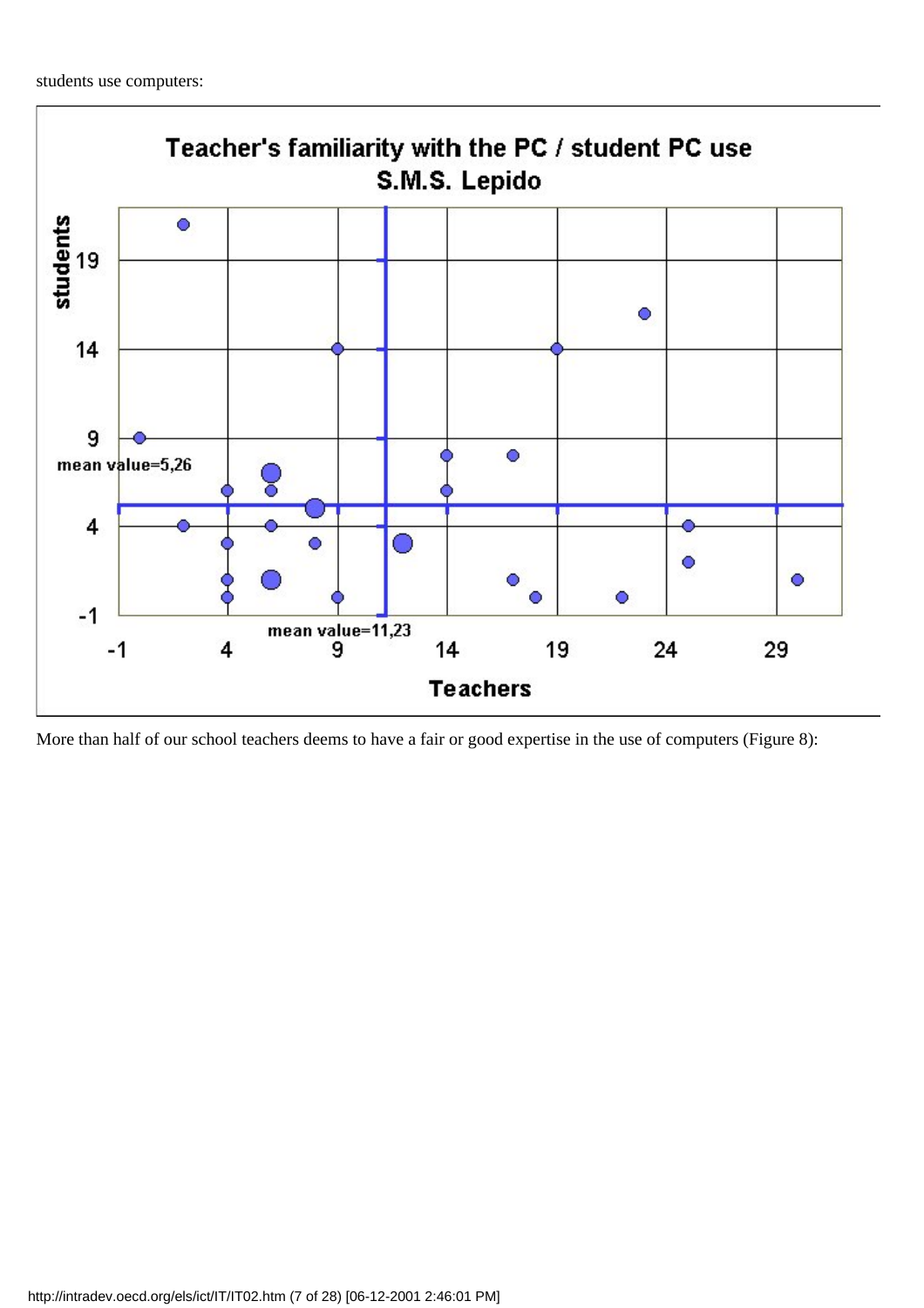

Students spend a lot of their time in school laboratories, suffice it to think that during the 1999/2000 school year our classes spent 587 hours (of 50 minutes) in all, into laboratories; in particular 130 hours the first classes, 377 hours the second ones, 80 hours the third ones. This constant taking part to computer activities into laboratories is only a part both of the general educational change and of a research of new educational paths.

ICT are closely linked to didactic planning and there are a lot of main applications:

a) for didactic co-operation teachers often use multimedia instruments, also during lessons where students just listen to their teachers in order to highlight notions and their connections:

b) during readings CD-ROMs are used, for example in English laboratories, students use them to go deeper into particular aspects of the subject, following free or guided paths;

c) for individual or co-operative documents editing, for example the school magazine, short stories, poems, reports, reviews.

d) for hypertexts designing and creating. An important example is the hypertext concerning a Luis Sépulveda book ("Storia di una gabbianella e del gatto che le insegnò a volare" – "The story of a little gull and of the cat who taught her to fly") published on the school site:

## **<http://progetti.webscuola.tin.it/multilab/rege03/gabbianella/prima.htm>**;

e) for documents gathering activity in order to keep what our classes created and to retrieve documents to integrate them and to make comparisons. Anyway, at this purpose some teachers state that they are not very skilled in using databases;

f) for guided Internet surfing, particularly to use some sites having a specific didactic content;

g) for e-mail use in order to compare experiences and to interact online with other schools.

Technologies are considered extremely interdependent to educational paths and their learning patterns. The main paths of change that allowed our school to make an important qualitative leap from an educational and didactic point of view can be summed up in:

a) a greater opening of the school to the outside, with a reduction in the exclusive teacher-student relation;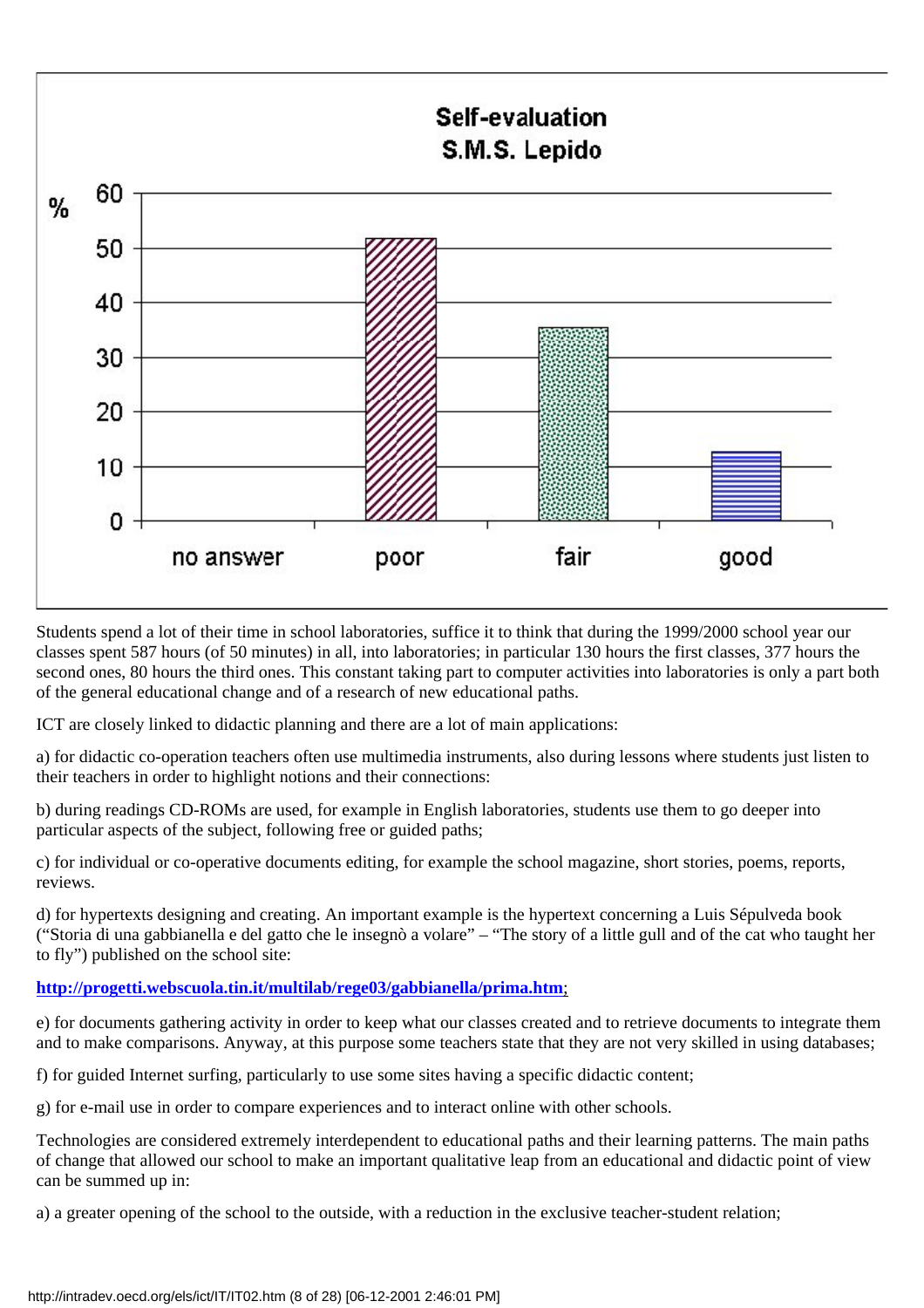b) the space we gave to new interactive and cooperative paths;

c) personalization of the learning paths thereby making interventions through a flexible education;

d) a much wider combination of theoretical and practical knowledge than the curricular model based on homogeneity and consequentiality;

e) the prominence and enhancement given to activities of pre-technological nature (that is existing before the coming of technologies): the art of storytelling, the pleasure of reading, reasoning. Not only are not these activities replaced with those including the use of computers, but on the contrary, they are enhanced. A student with severe dyslexia and dysgraphia but endowed with quite good computer skills found his path towards the traditional reading and writing activities thanks to these skills;

f) the change in the teacher professionalism. In fact, the teacher is not only the person dispensing knowledge but also a coordinator, an entertainer, a person suggesting paths to be followed and helping students.

The interviewed students state to appreciate particularly laboratory activities that take place at school; in particular they say they like laboratories L4 and L5. They point out the fact that printers are a bit slow. Generally speaking they don't have an e-mail at school, but they surf the net above all to discuss with peers of other schools through chat rooms, to search news about travels, hotels and itineraries, in order to create a web page on tourism, within the project "Itinerando" – "Travelling". Most of the students state that computer is an important learning help; they have various ideas on what could be done to improve the use of computers and the Internet at school: from technical improvements (changing some of the oldest computers, updating the operating system, buying new software) to educational ones such as the desire to change more often web pages and to have more freedom in word processing activities. At home, about 50% of them has a computer used both for games and for word processing activities relative to homework given by teachers.

What is more parents state that both the new generation and the new educational choices stimulate their children. As for the problems about introducing ICT, interviewed teachers say to be generally stimulated to use them even if some of them state not to use ICT, but to appreciate the role they play in renewal. Anyway, all the teachers critically weigh the risks entailed by adopting ICT. They consider their emphasizing as negative because they could be used in an improper way (for example engendering a passive attitude in students). On the other hand they stress the importance of technologies to acquire transversal skills, most of all if we consider the knowledge net organization and the desire to acquire that knowledge. Laboratory activities are not separate subjects (it does not exist a specific subject concerning ICT) and computers become a useful instrument to get to a specific educational objective and to enhance transversal skills.

From this point of view, more than 50% of interviewed people, that is 80% of the teaching staff, combines "at least partially" computers use with didactic planning (figure 9):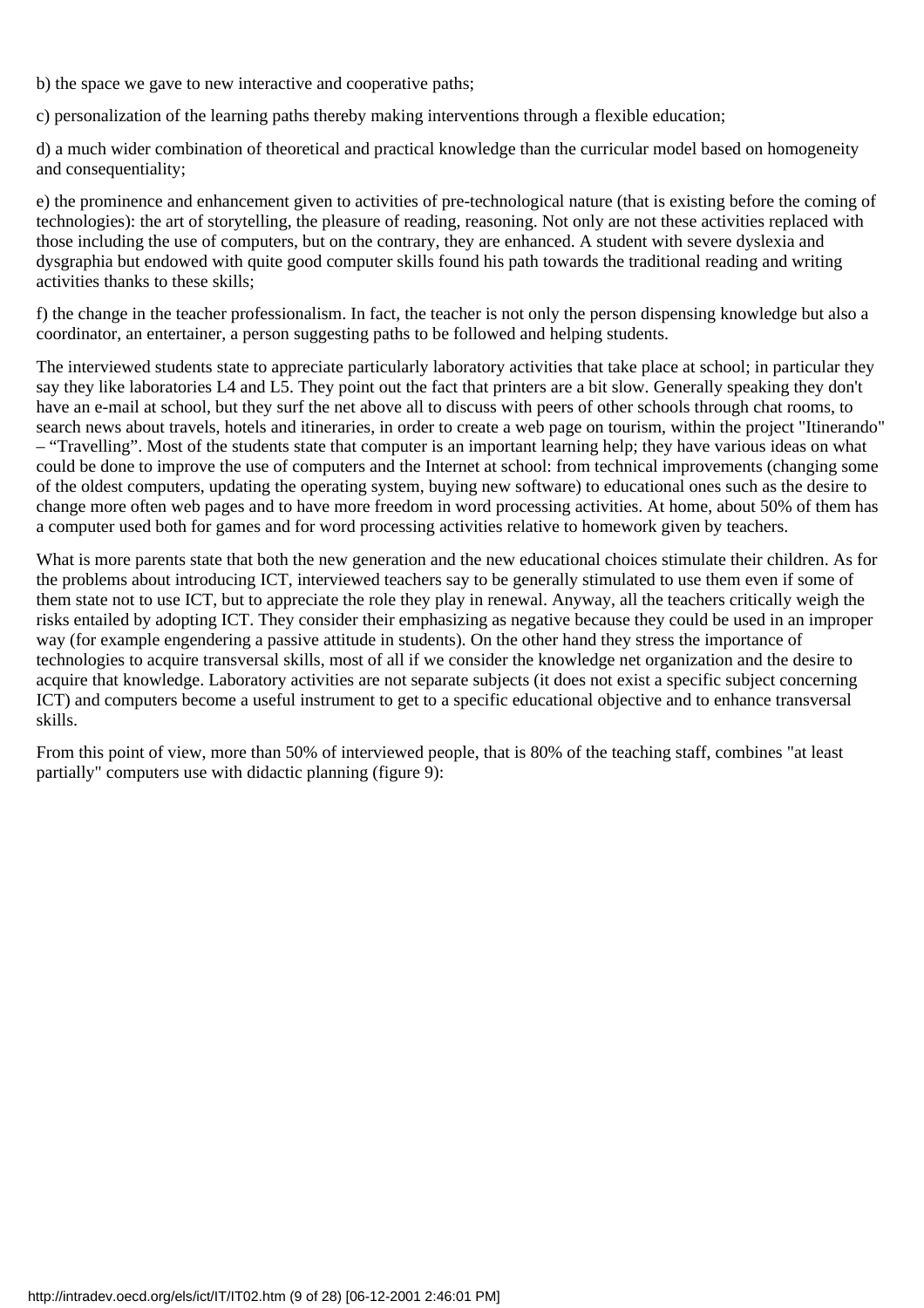![](_page_9_Figure_0.jpeg)

Anyway, that doesn't mean that this group of teachers uses laboratories all through the school year. In fact, they are mainly used when lessons require the use of technologies to a greater extent. About 30% of our teachers uses laboratories many times per week or per month, all through the school year. In this case they mainly use some specific software such as word processing software or didactic software, particularly English learning CD-ROMs (Figure 10):

![](_page_9_Figure_2.jpeg)

http://intradev.oecd.org/els/ict/IT/IT02.htm (10 of 28) [06-12-2001 2:46:01 PM]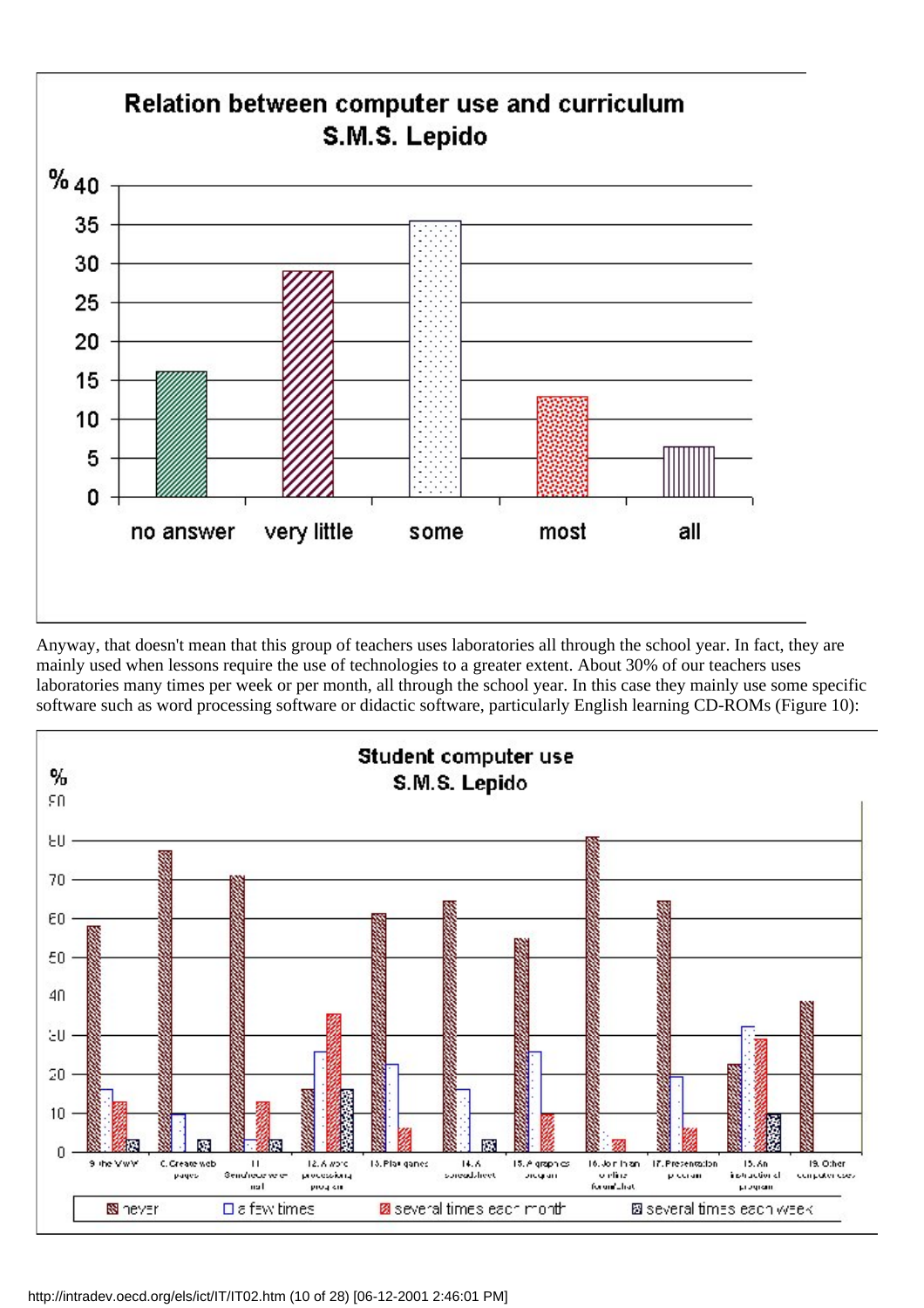Other teachers use as often this kind of software, even if they combine their use with their teaching planning only indirectly. So they use computers just as one of the many useful instruments to get to the envisaged objectives, not considering them like the means to represent a learning path in an explicit and fixed way. The table shows on the abscissa how much computer use is combined with didactic planning (question 24 of the questionnaire), and on the ordinate the sum of the scores concerning 8-19 questions (Figure 11):

![](_page_10_Figure_1.jpeg)

Classes statements during laboratory activities confirm what we thought about students stimulated and engaged into various activities. Teachers are present during the lessons and walk among desks and computers which are placed in rows in a laboratory and in a circle in the other. Students work in pairs (the ratio between students and computers is two to one), generally on the basis of a cooperative work suggested by the teacher. If that work is the following part of an activity they started previously, they are able to work on their own. After they are given instructions to start their work, students are guided into their activity by their teachers, through a feedback based on questions and answers. What is more, teachers stimulate their students to make remarks and critical analysis. In order to avoid confusion caused by continuous questions usually made by the students to their teacher, some classes have been equipped with a particular communication system based on paper flags (green = no problem; yellow = some difficulties; red = the computer doesn't work). Monitored activities in our two laboratories concerned in the first case e-mail use; students were writing a letter to their peers in another school to inform them about guidance activities made and about the way they were getting ready to go to the senior secondary school. In the second case, students were organizing data collected during their visit to a dairy the previous week, by using the function "table" of the word-processor. As to these activities, we need to say that about one third of interviewed teachers considers the work students make on computers, in order to give them a mark (Figure 12):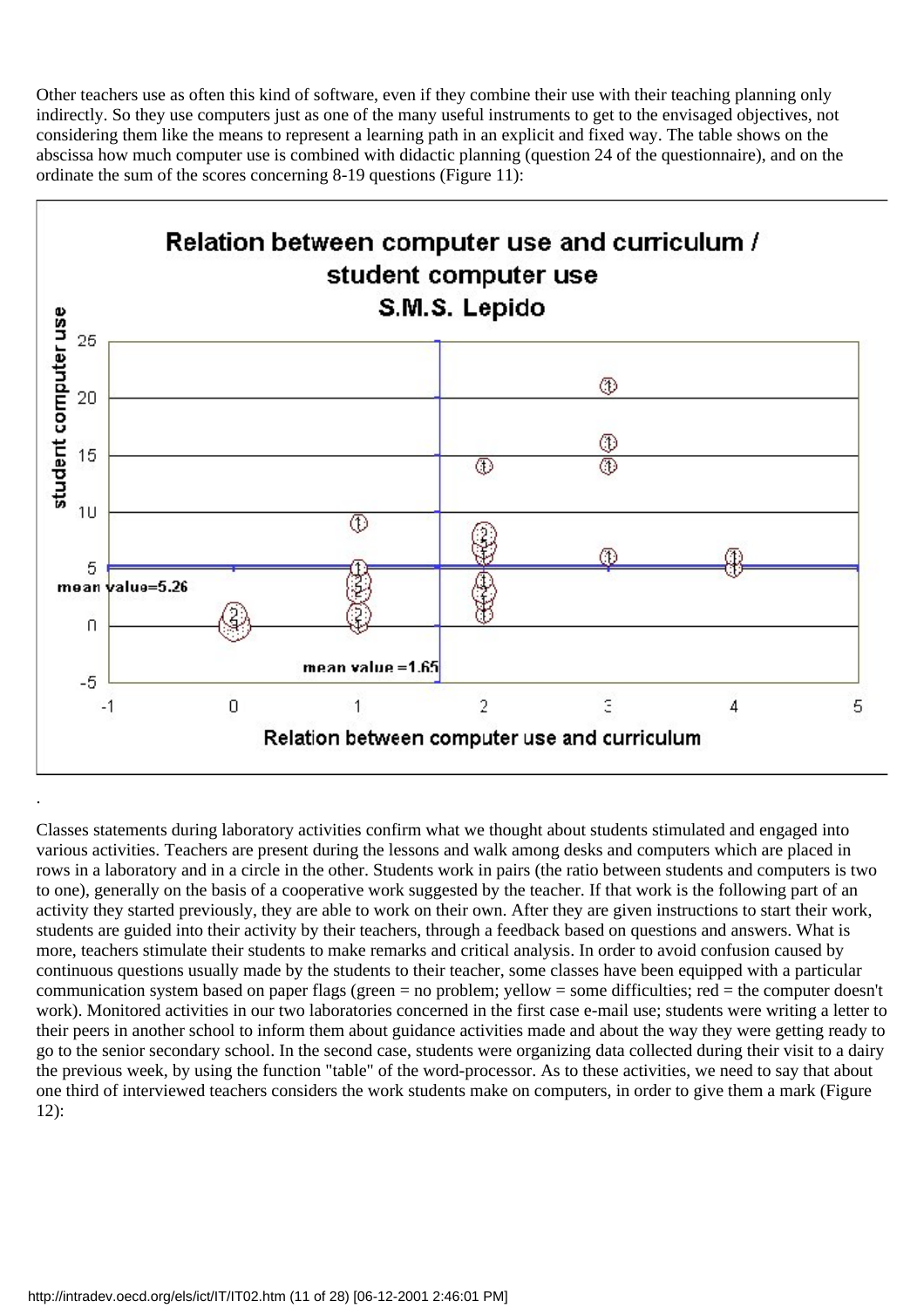![](_page_11_Figure_0.jpeg)

It is a high percentage if we consider that in school like ours, informatics is not a separate teaching subject and computers are mainly used to acquire educational expertise.

We are talking about the same number of teachers using many times per month or per week some software, as shown by the chart, where on the abscissa you can see how computer use influences the marks given to the student (question 21 of the questionnaire), and on the ordinate how computer use is part of didactic planning (question 24). Figure 13: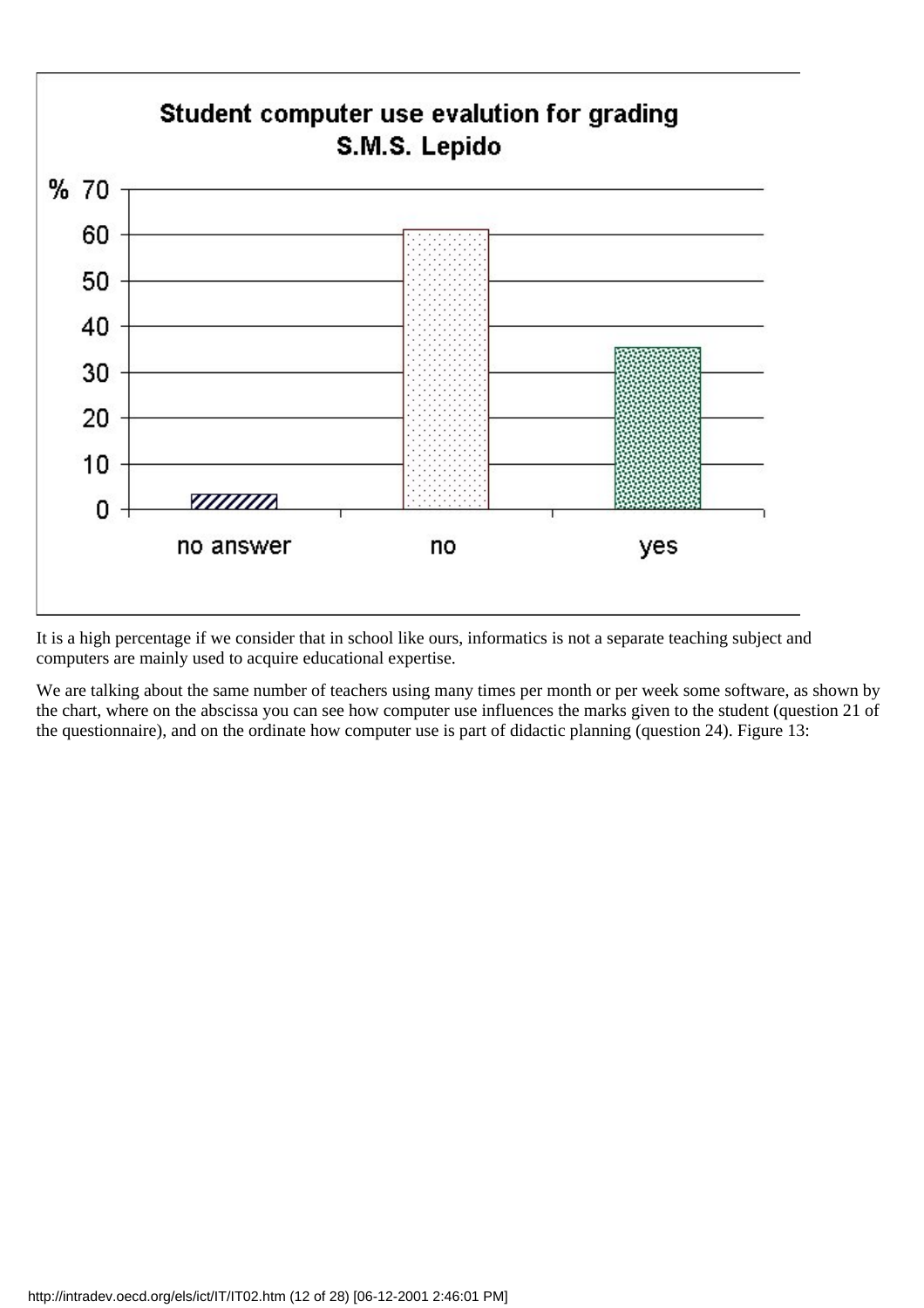![](_page_12_Figure_0.jpeg)

In general, ICT large use from students provides a further motivation in knowledge acquiring thereby influencing didactic "strictness" positively. On the other hand, this strictness is fair: very-skilled students as well as less-skilled students, students with a different social status and economic condition have the same opportunities to use computers. Only handicapped students use computers for longer periods, with remarkable benefit.

## **4. Basic hypotheses**

4.1 As you can see, within the context we examined, technology is a tremendous catalyst of innovations. It is not just one of the change factors, but definitely something more. Technological innovation brought general educational and didactic improvements. We can concretely affirm that ICT introduction allowed to conceive new didactics based on the increase in the formative offer. From that increase resulted a wide range of paths, doorways to knowledge, knowledge representations, ways to communicate (both within and outside the school).

In this case technology doesn't differ from traditional innovations and its path is neither different nor parallel. Even if technology is powerful, it can be considered one of the instruments that allowed teaching renewal. So, technology is not for its own sake. In the context we examined, we found great integration between ICT and what we can consider education "traditional" objectives. In fact, students are stimulated to spend their time working on paper books and exercise books. So, leafing through a book as well as using paper and pen do not become less important but, on the contrary, more important. Just like in the already mentioned attempt to help a dyslexic student. In that case computer does not replace traditional instruments, it works together with them as a catalyst thereby heavily contributing to enlarge the formative offer which is revitalized in all its parts.

4.2 According to the Rogers model, technology spreading actually followed a gradual pattern. After remedial teachers, which were the first to ask for innovation, other teachers started to use technologies after they attended training courses. In fact, it is important that among the most fervent supporters of laboratory didactics there were humanities teachers, with significant seniority. Experience together with the high number of lessons humanities teachers have in the classes, allowed them to combine instruments with educational objectives and curricular activities.

4.3 Technology effectiveness depends on teachers ability to integrate them with teaching and learning processes. Educational values exist if teachers are competent, that is why the school proposes to the students to use those kind of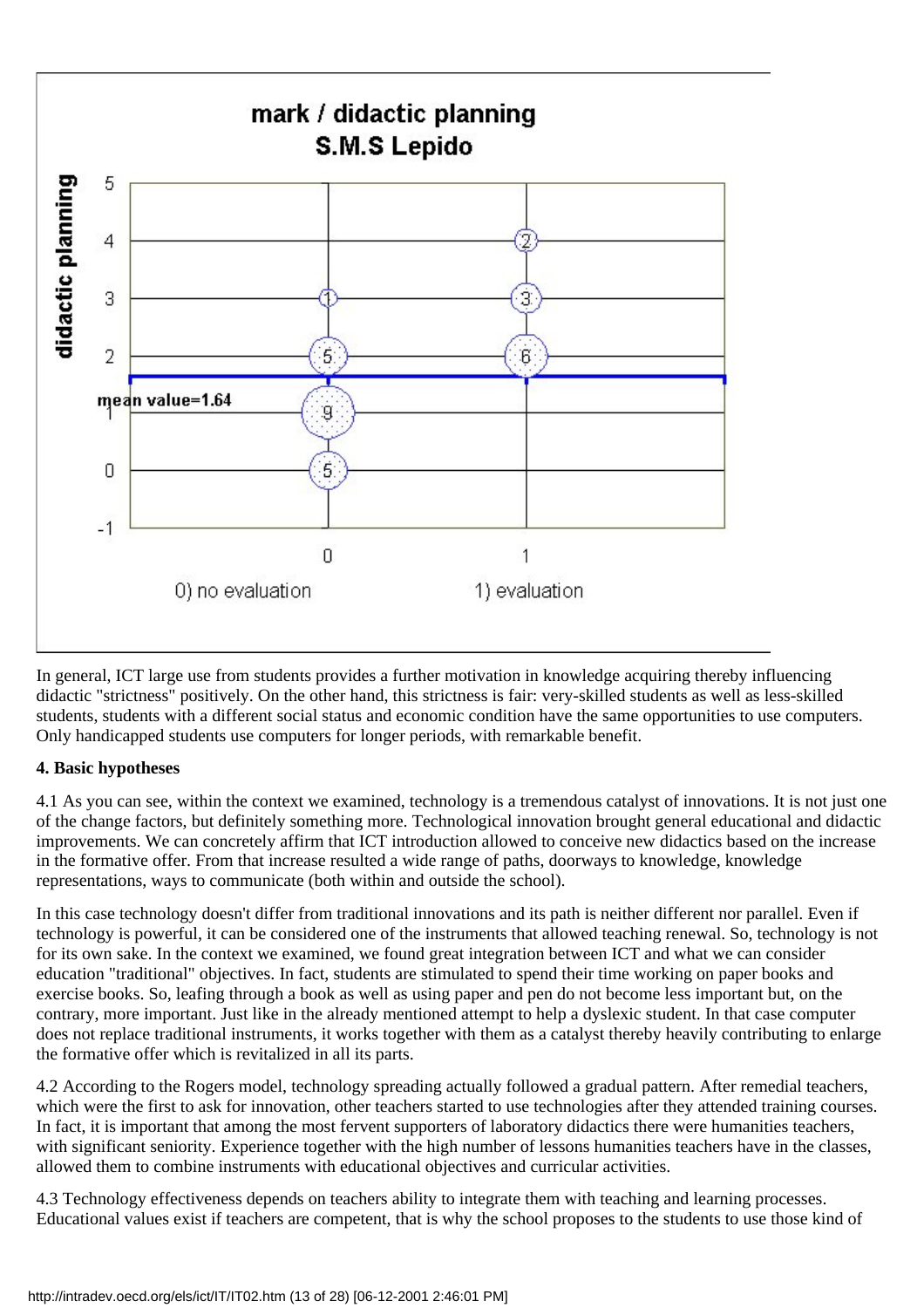software which guarantee the possibility to get such values. In order to do that, the new software is carefully examined and tested, before being installed into laboratories. Technology is an instrument allowing to get the most traditional learning objectives by following different paths. In the past, different processes were combined in a single strict and sequential path, with risks for students having skills that didn't match school proposals. Both enlargement and variety of doorways to knowledge give to all the students the possibility to study and to express their potential at the most. Within this framework the teacher has an unprecedented importance. The new teacher which is emerging in this school is in fact multifaceted: he is no more a simple knowledge giver, the new teacher must be able to change his role according to different situations. In the laboratory activities we monitored, he behaved differently: at the beginning he communicated information concerning different tasks that had to be accomplished, but later on he behaved as a coordinator when working group activity needed to be guided; as a moderator when students needed to be helped to reach an agreement among different parts; as an advisor when students in trouble needed to be helped. So, the presence of the teacher and his guiding role is important in order to use technologies fruitfully. But all that rises the issue of teaching staff stability. In the junior secondary school "Lepido" in Reggio Emilia there is a group of teachers with great working experience, who decided to take charge of ICT introduction, combining them with didactic and educational values, in a positive way.

4.4 All the students of the school can use laboratories and computers apart from their social status and their skills. This contributed to reduce gaps among students with different marks. Technology seems to be able to give opportunities to different kinds of brains, not only to traditional minds. Just for these reasons, an ever-increasing number of students was able to get to the "minimum" objectives envisaged in the didactic planning. The variety of doorways to knowledge allowed everybody to learn also in a personal, more active and absorbing way, and even following "divergent thought" paths. Students grew in awareness of their own abilities so that they feel learning paths closer to them and they generally look at the school, as a centre promoting activities. So, it is to stress the fact that our teachers organized evening informatics courses for parents, in order to open up to the outside and to interact with all the parts involved in the hard task of young people forming.

4.5 The high number of hours the classes spent in computer and multimedia laboratories did not reduce the "educational standard", from the point of view of knowledge and expertise, but on the contrary, it increased that standard. Classes worked in laboratories 587 hours in all, of 50 minutes, plus 183 hours in laboratories L4 and L5. 411 hours concerned only assistant activities. Students progress levels in first and second classes show higher learning quality than in the past. In the first classes 5% of the students has an insufficient progress in Italian and mathematics, while the percentage swells to 10% in the second classes. This increase in students progress standards can be explained in two ways: a) an increase in the motivation following an active involvement in knowledge acquiring processes; b) a detection of learning paths that, because of their variety, satisfy singular natural bents, different sensitivities, passions and subjectivity.

## **5. Projections**

If we think to the future, the new path our school decided to follow and educational projects started, need funds. In time, without funds all innovations risk to disappear. It seems that the renewal needs medium- and long-term projects in order to guarantee a continuity to activities. In Reggio Emilia the problem is causing great concern, as well as, we think, in other Italian schools. According to what the headmaster, Mr. Curti, said, our school needs economic, instrumental and human resources. Funds coming from the Multilab project are just a starting point. The most urgent needs are: buying new computers, the connection to the local network of the second laboratory and the rearrangement of the spaces. When teachers were asked what if the school had not innovations and the following improvements, some of them answered that "before innovations the gap between classes was too wide and year after year the situation worsened". "In the 80s the school was in trouble, it was considered a ghetto-school". The risks of a return to the past were thought to be over, on the contrary, they loom. Educational and didactic planning is by now a firm reality, we know its effectiveness. What is worrying is that technology support can disappear following the obsolescence of available equipment. By now, the school in all its parts, teaching staff and non-teaching staff, has unanimously accepted and recognized the importance of technologies. Even the auxiliary staff (A.T.A.) is worried by every little problem, such as earphones breaking. All the teachers can use ICT and their interest in using them fully accounts for the time they devoted to training courses. Considering costs and benefits following the introduction of ICT, we can say that compared to costs, educational-didactic benefits are definitely remarkable. But how to transfer on a large scale effective experiences just like those that took place in this school? And most of all: how can better experiences become a model for other schools? This is a problem concerning recognizion and appreciation of the most effective experiences and their transferability on a larger scale.

## **APPENDIX A - "Emilio Lepido" State Secondary School**

Research team: The survey at "Marco Emilio Lepido" Comprehensive School, located in Via Premuda 34 in Reggio Emilia, was carried out by Prof Agostino Roncallo on 14th, 15th and 16th December 2000.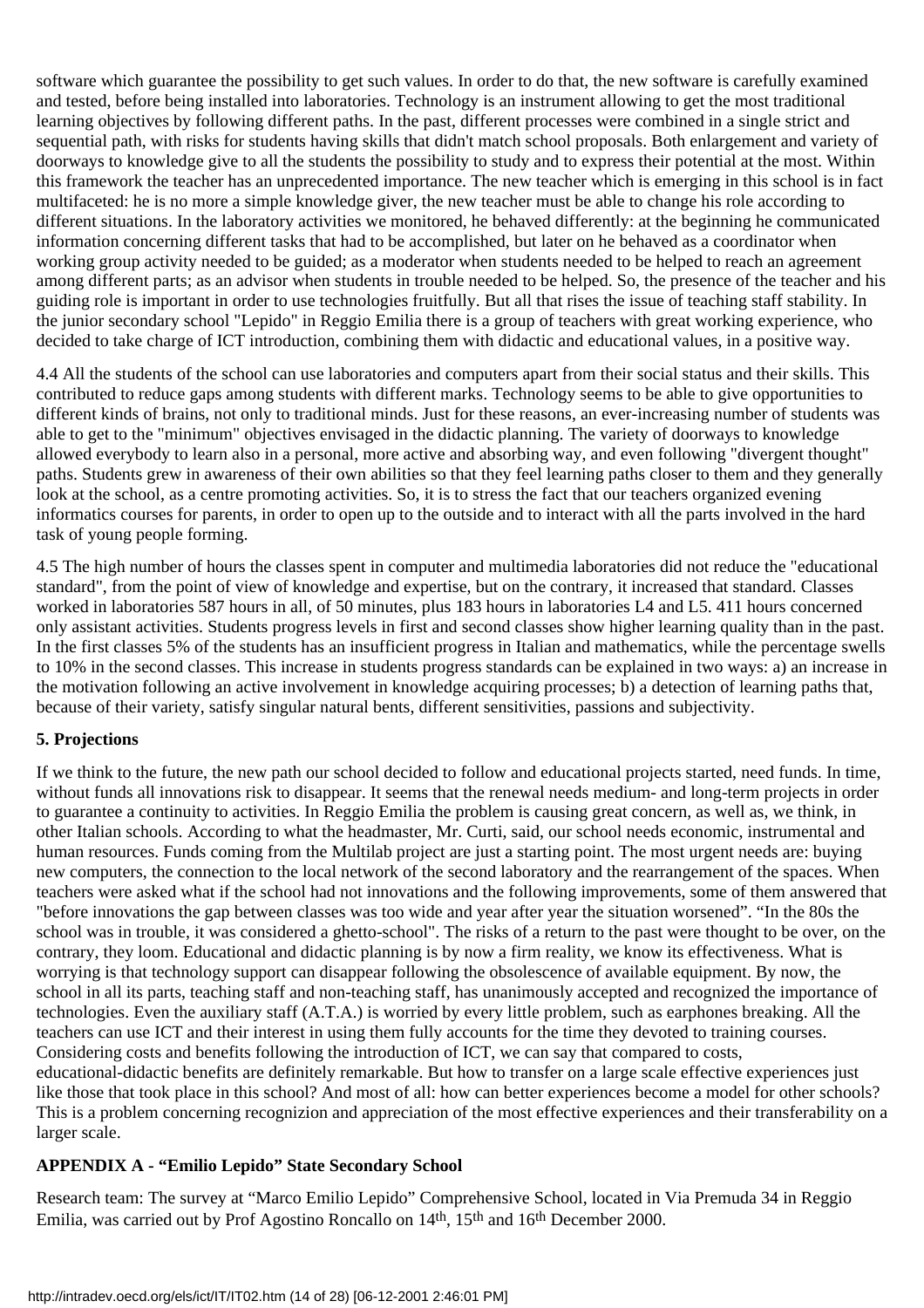#### Survey length: 3 days

Interviews number and length. The interviews involved: headmaster, 6 teachers (among whom a technician responsible for ICT), 4 parents, a member of the auxiliary staff and 5 groups of students for a total number of 20 students on the whole. The interview to headmaster was scheduled in two sessions, at the beginning and at the end of the survey respectively. All the interviews were, on average, of 45 minutes except for interviews to students which were targeted for 30 minutes.

Methods: the selection of people to be interviewed was accurate. It was thought convenient to work so that 50% of the sample did NOT involve enthusiastic ICT users, in order to get a reliable view of the connection between technology use and school education objectives. Parents and students were selected randomly. All the interviews were recorded on tapes and played back subsequently. Interviewers tried to create a convenient atmosphere, thus avoiding to ask questions too stiffly and sharply. After collecting personal information, the interview covered two main areas: school didactic innovation and improvement and technology use. Finally, a closing question requested personal opinions about how to improve academic performance and ICT use.

Quantity and quality of collected data: besides the teachers questionnaires and the recordings, the "POF" (the school "Training Offer Plan"), the organization/scheduling activities program, the 2000/2001 school year report concerning school multimedia lab activities were also collected and analysed.

APPENDIX B - "Emilio Lepido" State Secondary School

Fig. 1

Comparison between ICT applications suggested to students in class (questions 9-19) and their correlation with curriculum (question 24). The answers concerning ICT integration in curriculum are given on abscissa. Values range from  $0 =$  no answer,  $1 =$  very little to  $4 =$  completely. The sum of the scores given to answers 9-19 is on ordinate, that is  $0 =$  never and  $3 =$  many times per week. The bubbles size shows the frequency (the number inside the bubble) of the given value. The sum of these frequencies corresponds to the number of teachers who have answered the questionnaire:

![](_page_14_Figure_7.jpeg)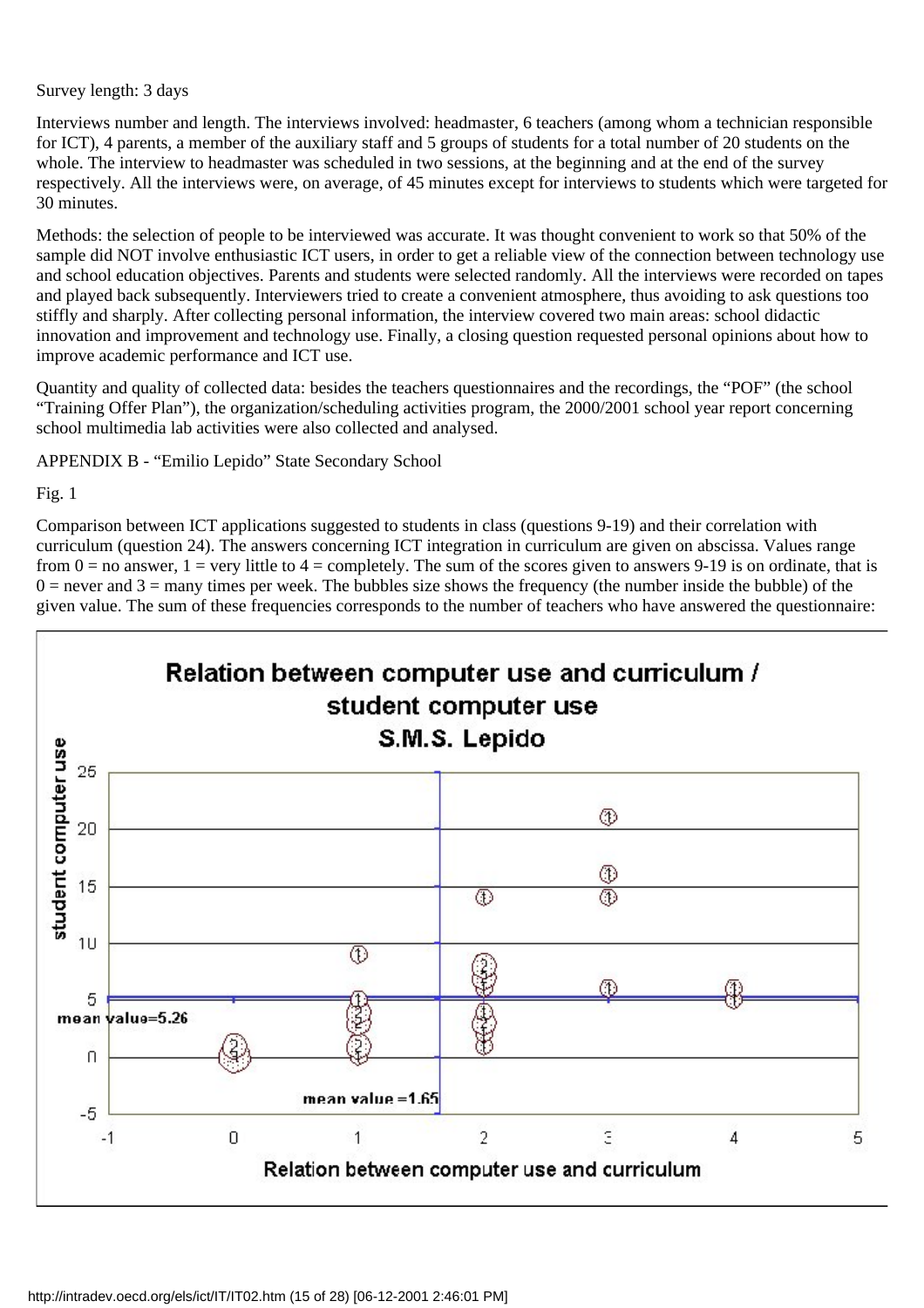Comparison between ICT applications suggested to students in class (questions 9-19) and the computer work assessment in giving marks (question 21). On abscissa, 0 means lack of evaluation and 1 means evaluation. The sum of scores concerning the uses of computer suggested to students is on ordinate; their values range from  $0 =$  never or no answer to 3 = many times per week:

![](_page_15_Figure_2.jpeg)

## Fig. 3

Comparison between computer use assessment in the assignment of marks (question 21) and link between computer use and didactic planning (question 24). The presence or absence of assessment are shown on abscissa (yes/no =  $1/0$ ), while on ordinate the values range from  $0 =$  no answer,  $1 =$  very little, up to  $4 =$  completely. The bubble size shows the frequency of the given value. The sum of the values given in the bubbles correspond to the number of the answers obtained: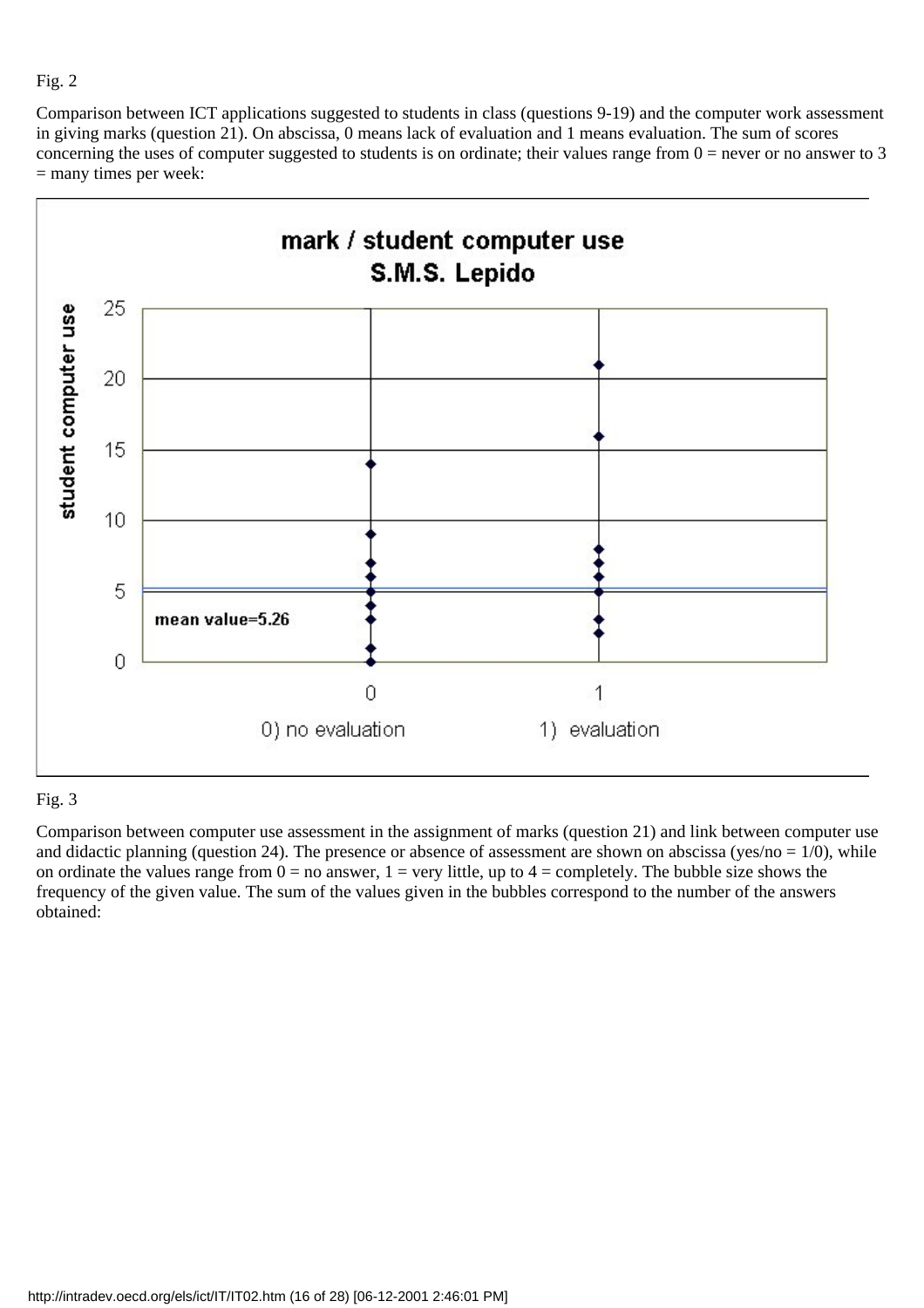![](_page_16_Figure_0.jpeg)

Per cent distribution of the answers to question 21 about the importance of computer use at the moment of students assessment. (Was student computer use ever evaluated for grading? Yes – No):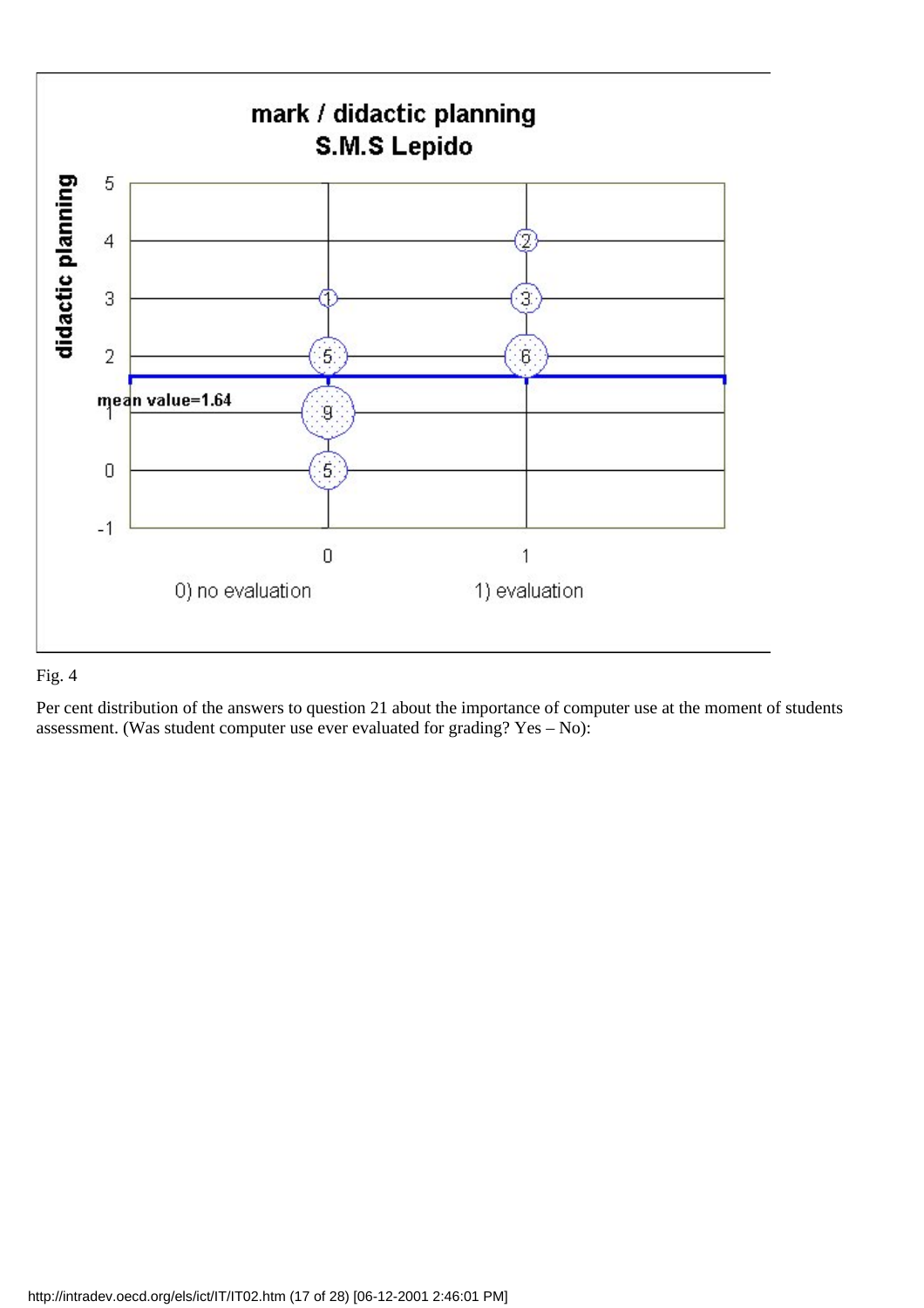![](_page_17_Figure_0.jpeg)

Per cent distribution of the answers to question 24: at what extent computer use is directly related to the didactic planning (what portion of the computer use in your classes was directly related to the course content): all, most, some, very little: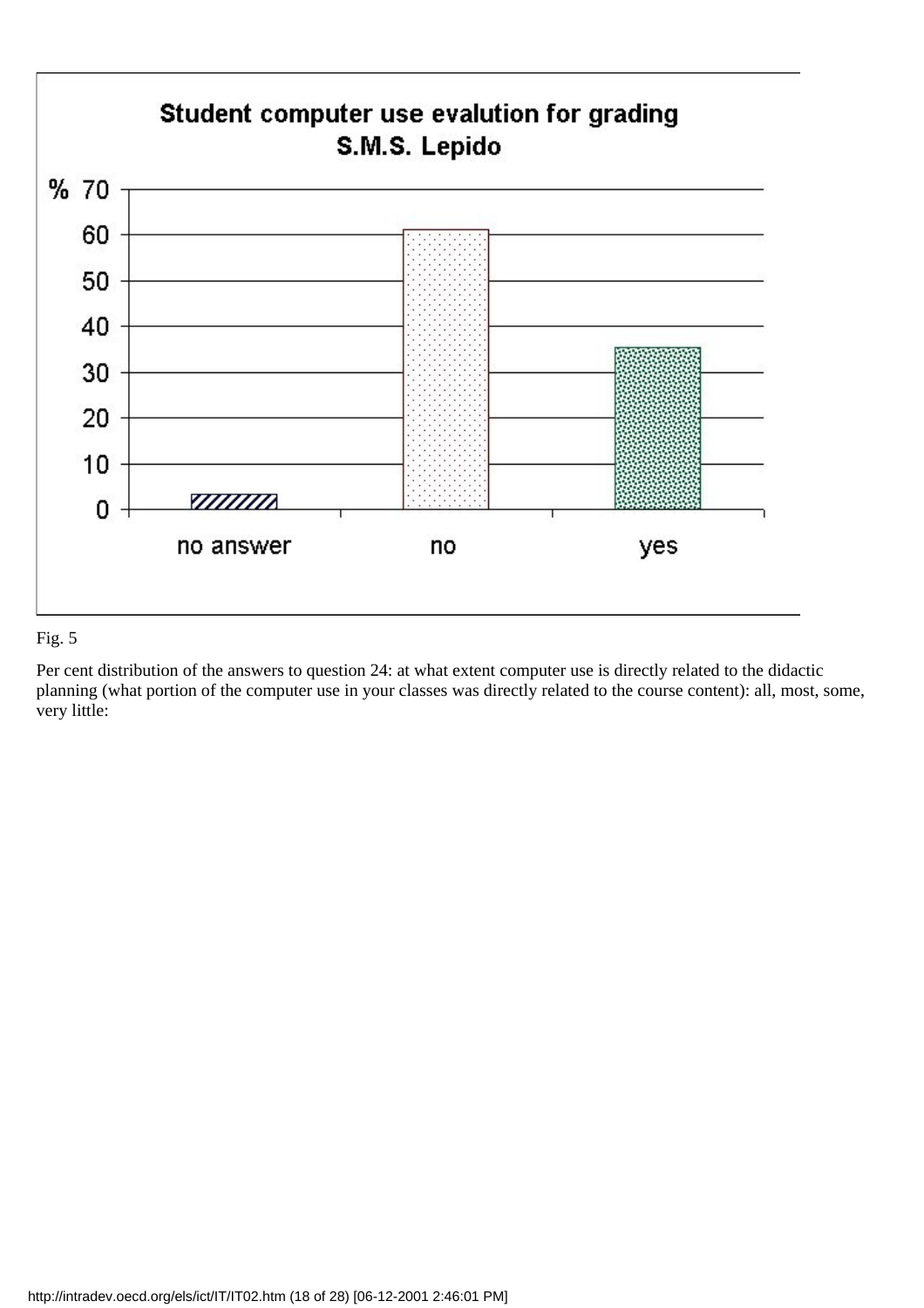![](_page_18_Figure_0.jpeg)

Relation between the technical competence and experience of teachers in the computer use (question  $31a - f$ ) and its use by students in classes (question 9-19). The bubbles size shows the frequency of the value which is also indicated by the number inside each bubble. The sum of these numbers corresponds to the answers obtained. On ordinate, there is the sum of the points given to the answers 9-19. The score for each question ranges from  $0 =$  never or no answers to  $3 =$ more times per week. On abscissa there is the weighted sum of the answers concerning the teachers' competence. The "weight" is obtained by an analysis of frequency of the answers  $31a - f$  (fig. 11):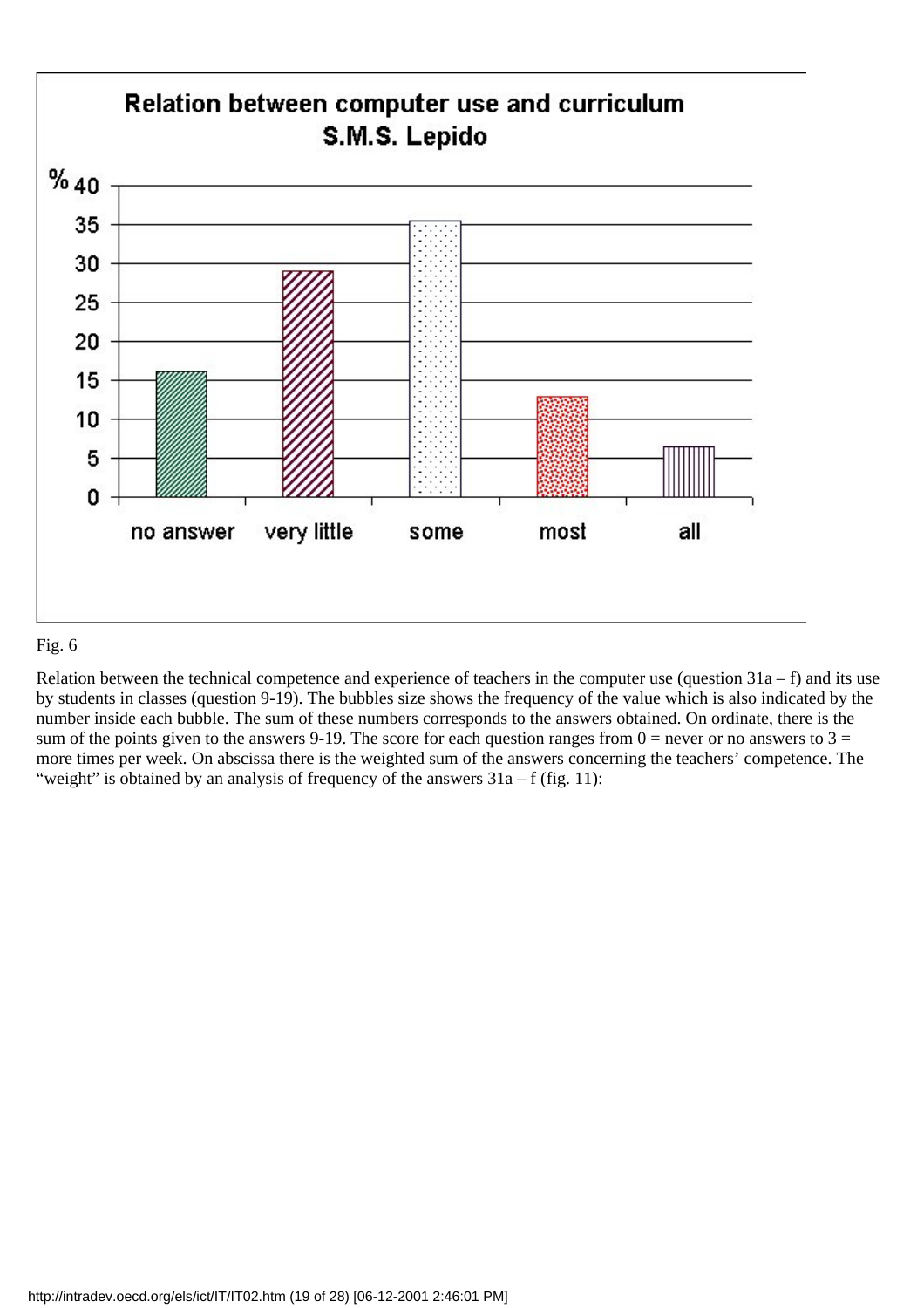![](_page_19_Figure_0.jpeg)

Relation between the familiarity of teachers with the computer (questions 1-8) and their use by students in classes (questions 9-19).

The answers 1-8 were assigned a score form 0 to 3 for the possible values of answer (no familiarity, a little, enough, much). Furthermore, these scores have been weighted according to the statistic relevance pointed out by the answers to these questions (as shown in the histogram of fig. 13). The most frequent answers were assigned a double score. The bubble size indicates the datum frequency: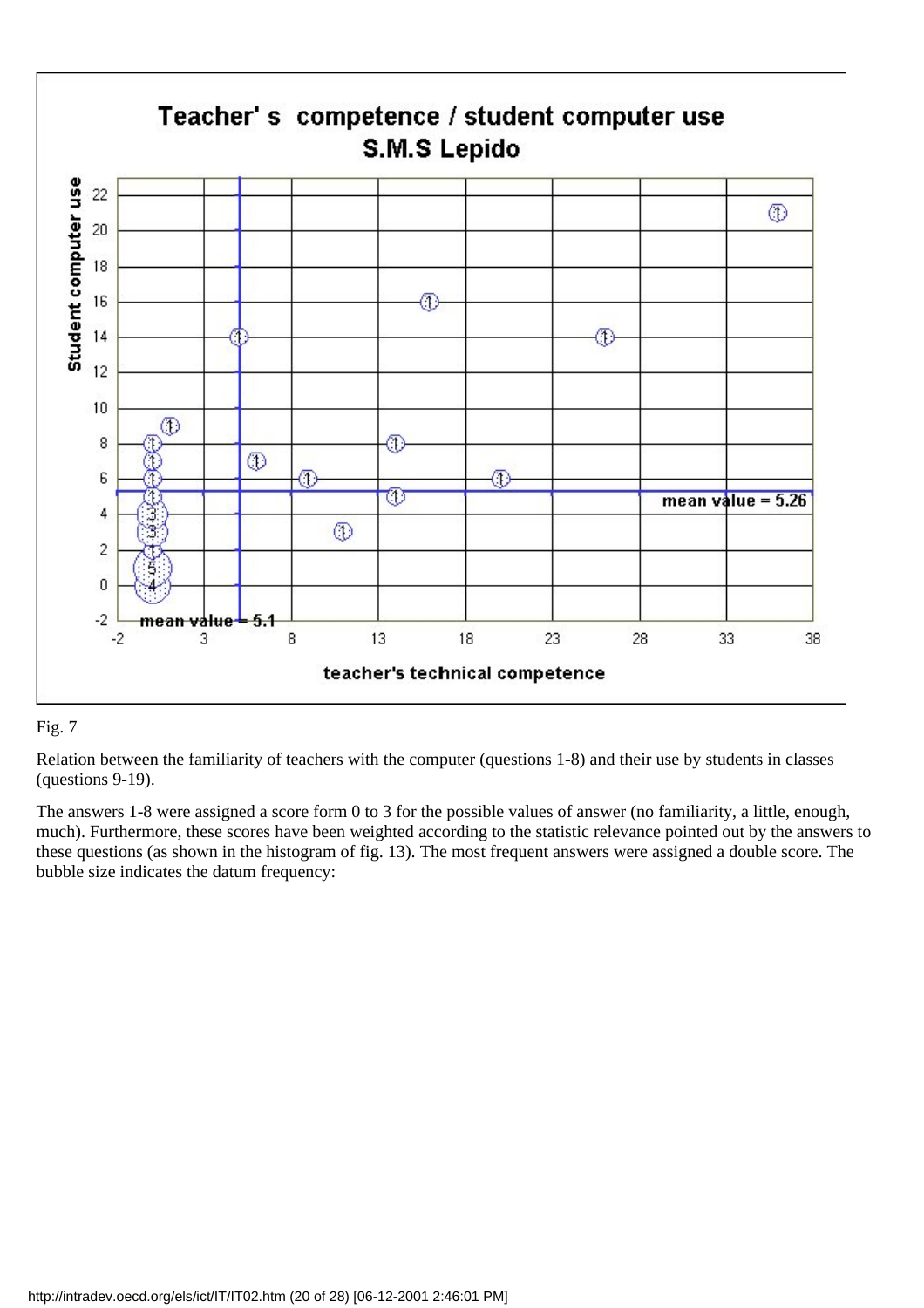![](_page_20_Figure_0.jpeg)

Per cent distribution of the answers to question 25 concerning the individual computer use by students in the class (what portion of the computer use that you assigned was done by students individually?): all, most, some, very little: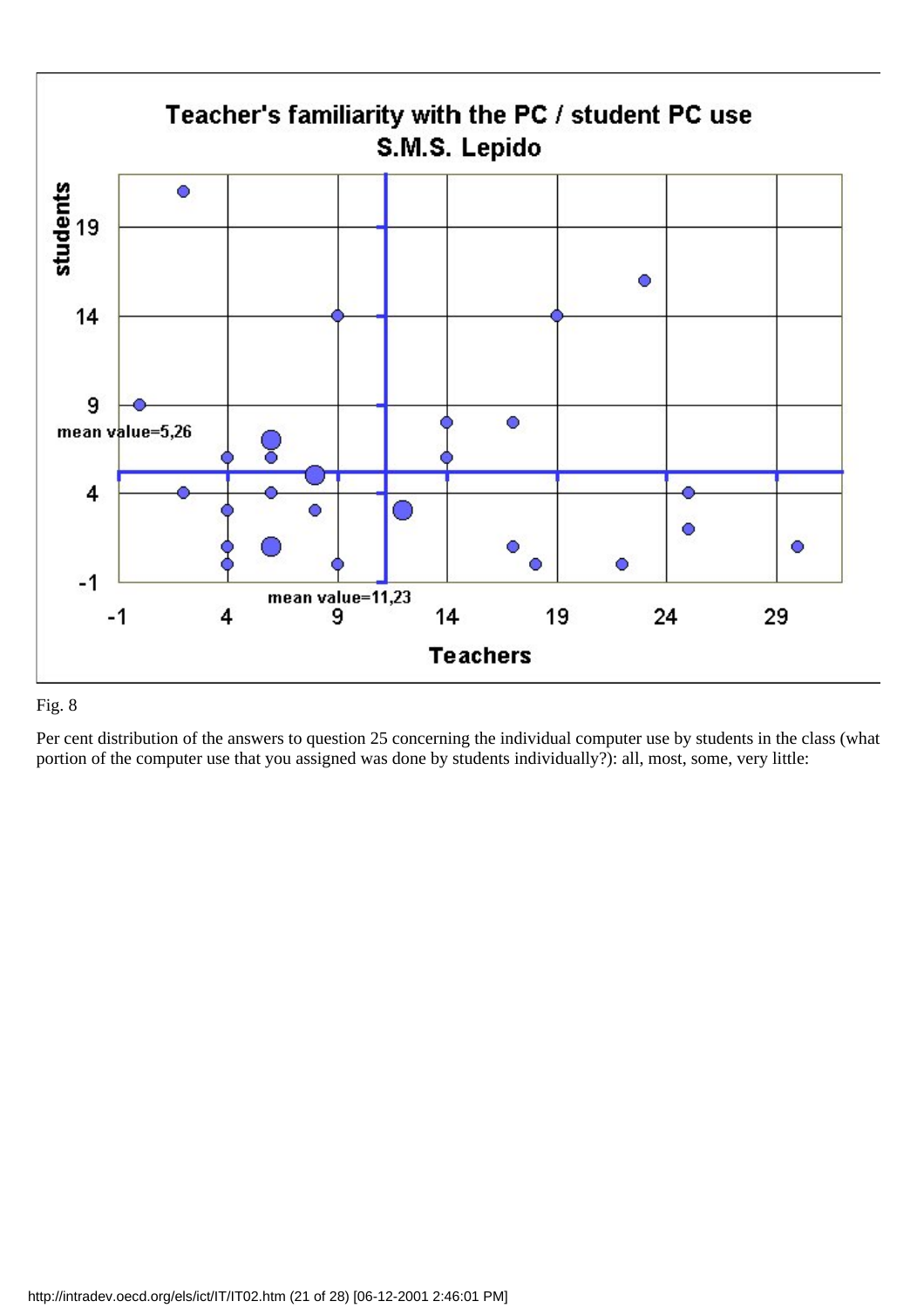![](_page_21_Figure_0.jpeg)

Per cent distribution of the answers to question 22 concerning the restrictions imposed by teachers as to the Internet access by students (if you assigned World Wide Web searching, how much freedom did you allow students in locating sites to visit?): no restrictions, some restrictions, designated sites only: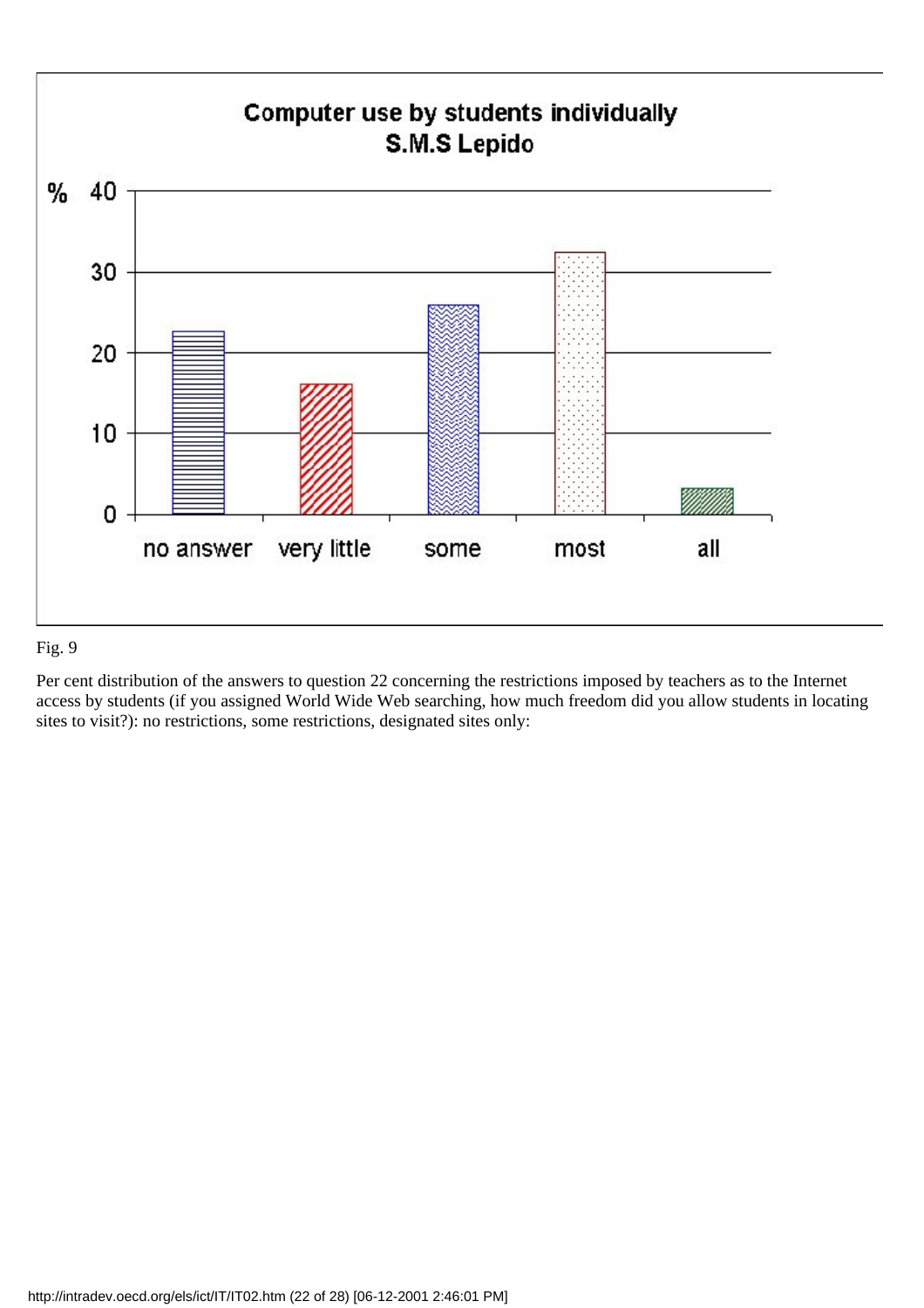![](_page_22_Figure_0.jpeg)

Per cent distribution of the answers to questions 9-19 concerning computer use by students in the class. The situations where no response was given as regards to a specific application were not taken into account:

![](_page_22_Figure_3.jpeg)

Fig. 11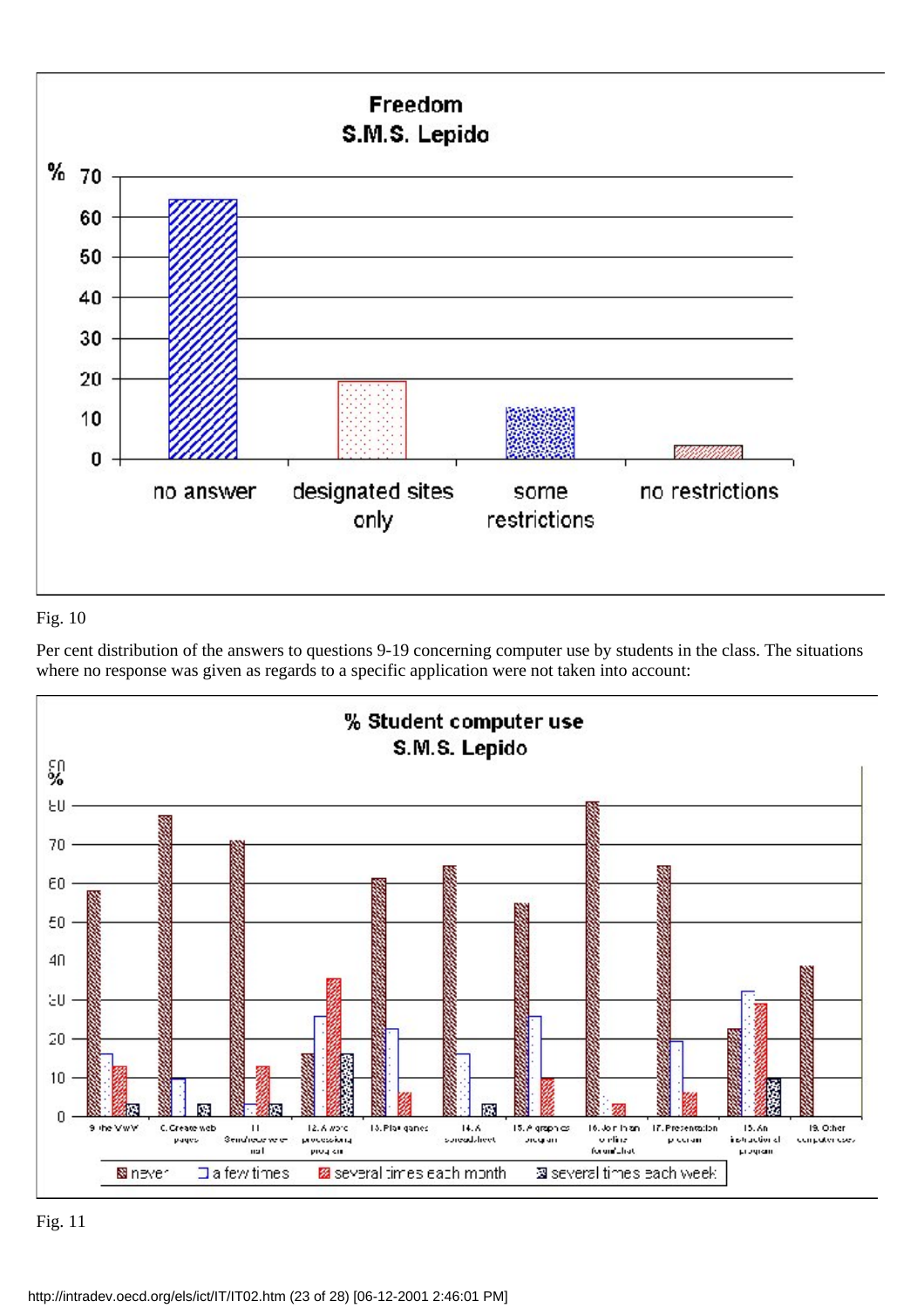![](_page_23_Figure_0.jpeg)

Per cent distribution of the answers to 31a – f questions concerning the teachers' technical skills and uses. The questionnaire suggested to answer giving a score from 1 to 5:

## Fig. 12

Per cent distribution of the answers to question 20 concerning the teachers' self-evaluation about their computer use skill (How would you rate your ability to use a computer? Choices are: good, fair, poor):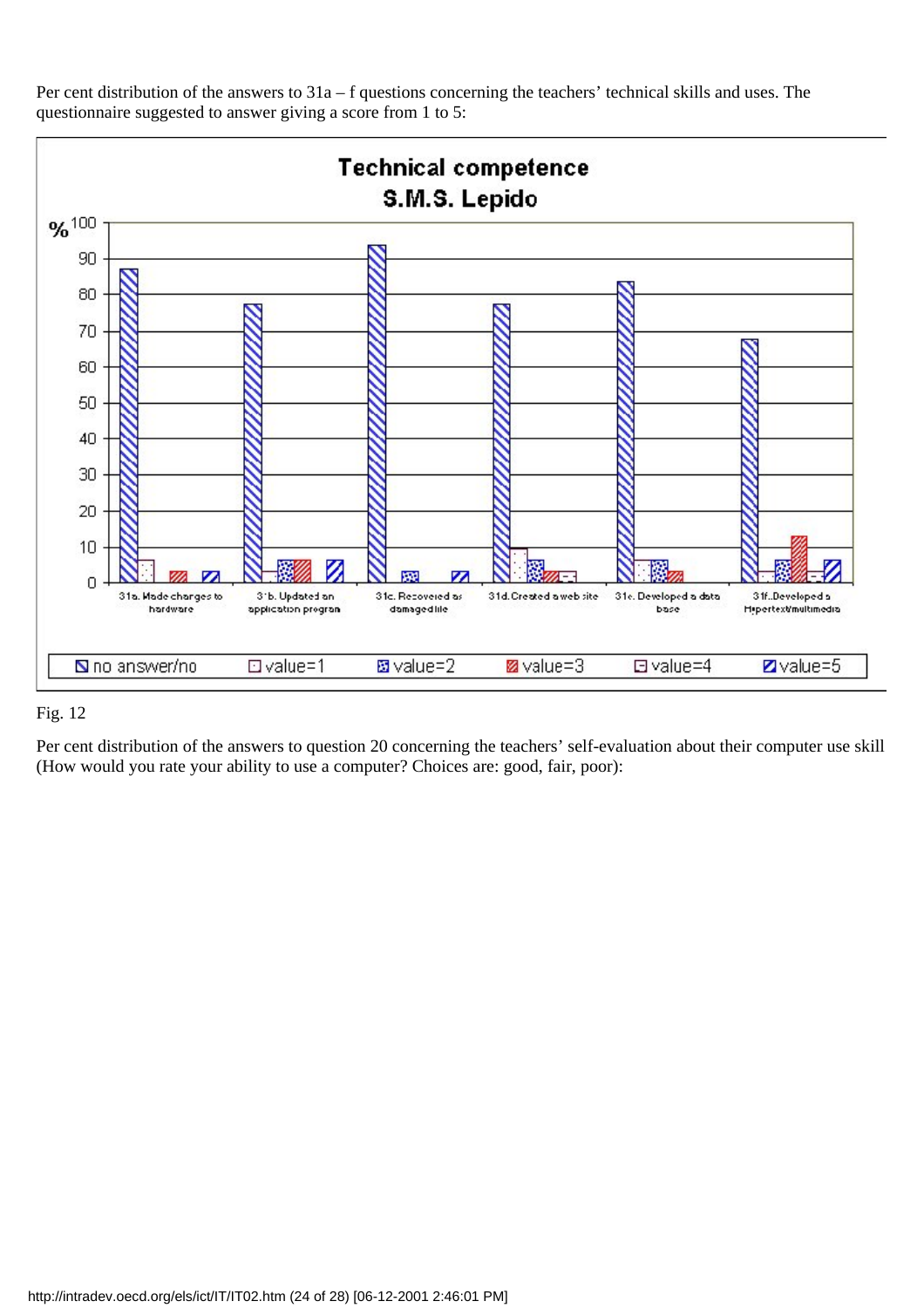![](_page_24_Figure_0.jpeg)

Per cent distribution of the answers to 1–8 questions concerning the teachers' familiarity with the computer use in different contexts. The situations were no response was given as regards to a specific application were not taken into account: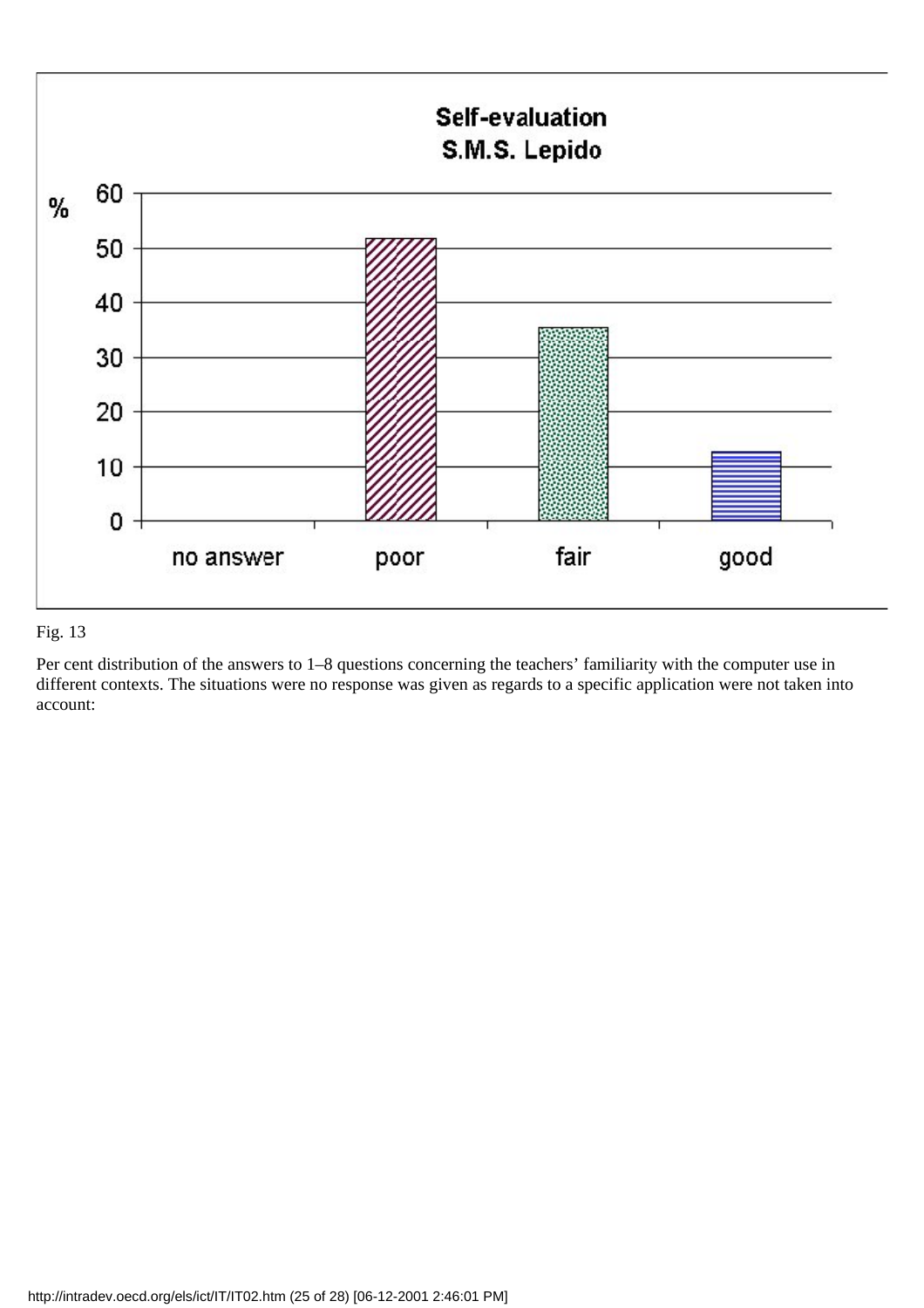![](_page_25_Figure_0.jpeg)

Per cent distribution of the answers to question 30 concerning the daily e-mail messages received by teachers (how many e-mail messages total do you send each day on average):

![](_page_25_Figure_3.jpeg)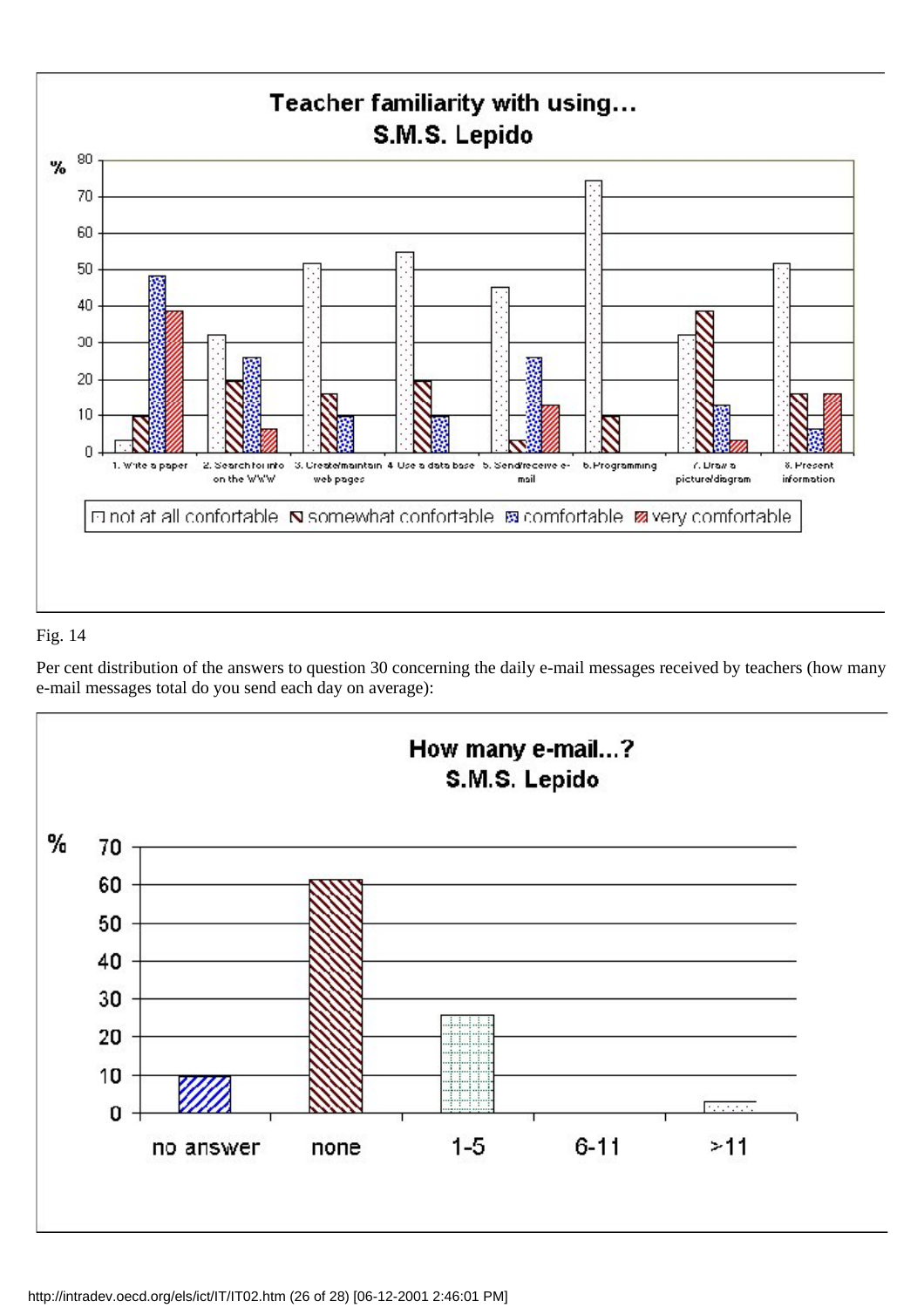Per cent distribution of the answers to question 26 concerning the teachers' computer use at home to prepare their lessons (how often did you use a computer at home for preparing for teaching?):

![](_page_26_Figure_2.jpeg)

## Fig. 16

Per cent distribution of the answers to the question about ICT activities by teachers within their professional training courses (question 27 and 29) or about their work with the classes (questions 23, 28):